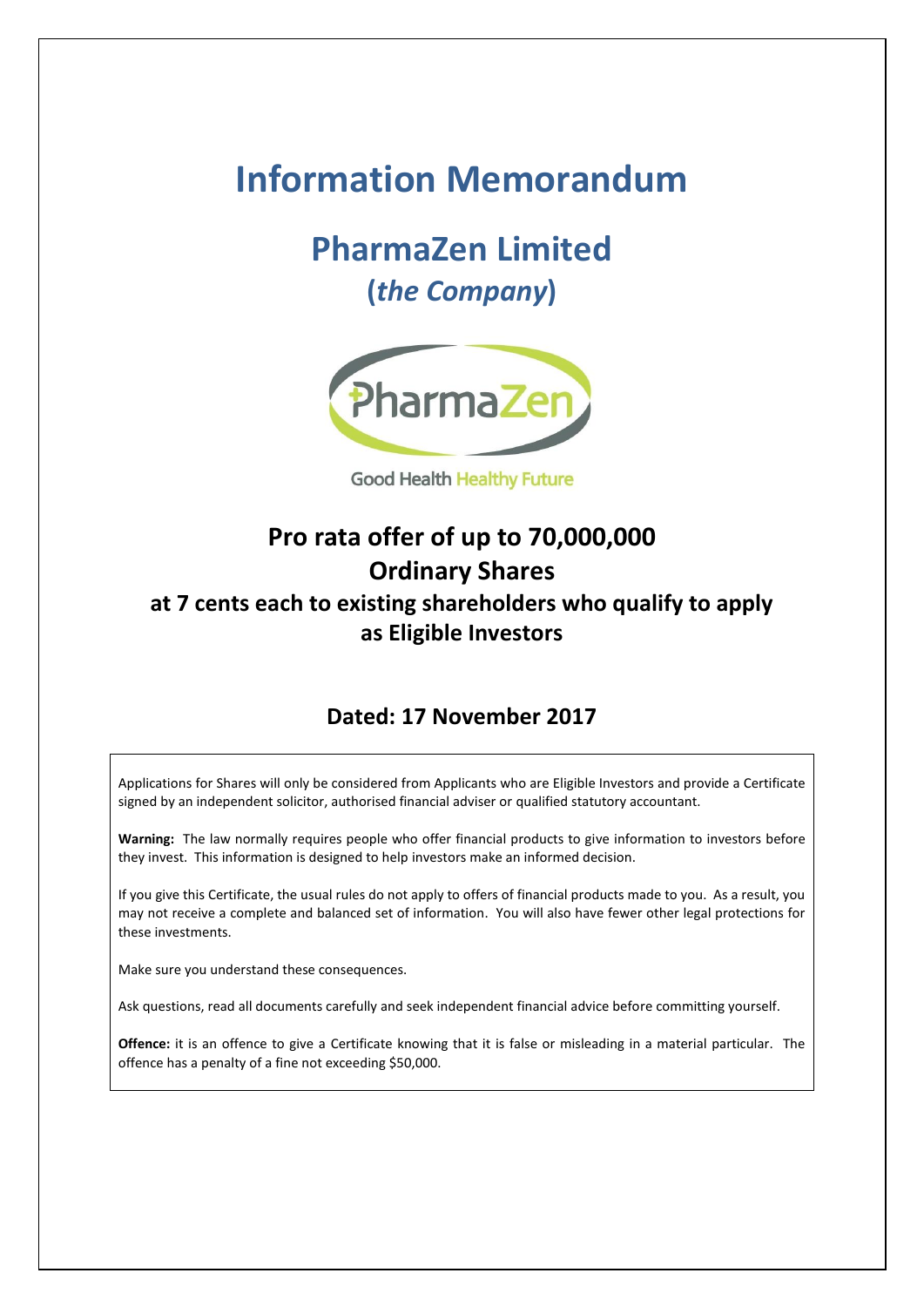

#### <span id="page-1-0"></span>**WARNING STATEMENT**

This is an offer by the Company of up to 70,000,000 Ordinary Shares (*the Shares*). The Shares are offered to existing shareholders who can provide to the Company a Certificate confirming that they are Eligible Investors and can provide to the Company, at the same time as applications are made for Shares, a Certificate as set out in Appendix 1 to this Information Memorandum. The Shares give you a stake in the ownership of PharmaZen Limited (called '*PharmaZen'* and '*the Company*'). You may receive a return if dividends are paid. It is not likely that the Company during its development phase, will distribute dividends to shareholders.

If the Company runs into financial difficulties and is wound up, as a holder of Shares you will be paid only after all creditors have been paid. As between holders of Shares the net amount available for distribution from the sale of assets in the Company will be paid to all holders of Shares in proportion to the number of Shares held. You may lose some or all of your investment. New Zealand law normally requires people who offer financial products to give information to investors before they invest. This information is designed to help investors to make an informed decision.

The usual rules do not apply to this offer because it is made to you as an Eligible Investor. As a result, you may not be given all the information usually required. You will also have fewer other legal protections for this investment.

Ask questions, read all documents carefully and seek independent financial advice before committing yourself.

The Shares are not quoted on the New Zealand Stock Exchange Limited, although there is a trading market for Shares in the Company on USX, an unlisted trading platform. There may be a lack of liquidity in trading of Shares and it may be that you are not able to sell any of the Shares issued by the Company.

The Company is a Code Company under The Takeovers Code Order 2000 and apart from the restrictions contained in that Code, you are able to transfer your investment without any restrictions.

#### **Documents / Financial Statements**

As an Applicant for Shares and a holder of existing Shares in the Company, you will receive, or are entitled to receive, each of the following:

- (a) A copy of the Company's latest audited annual report for the Company to 31 December 2016 prepared under and in compliance with New Zealand law and a copy of the audit report attached to those financial statements.
- (b) A copy of the half yearly summary report of the Company to 30 June 2017.

You have the right to receive or obtain from the Company, free of charge the above documents or you may request that a copy of those documents be made available to you by electronic means.

To obtain a copy of the above documents please access the documents via the USX website [www.unlisted.co.nz](http://www.unlisted.co.nz/), or by contacting the office on phone: +64 3 337 6096 requesting a copy of the documents.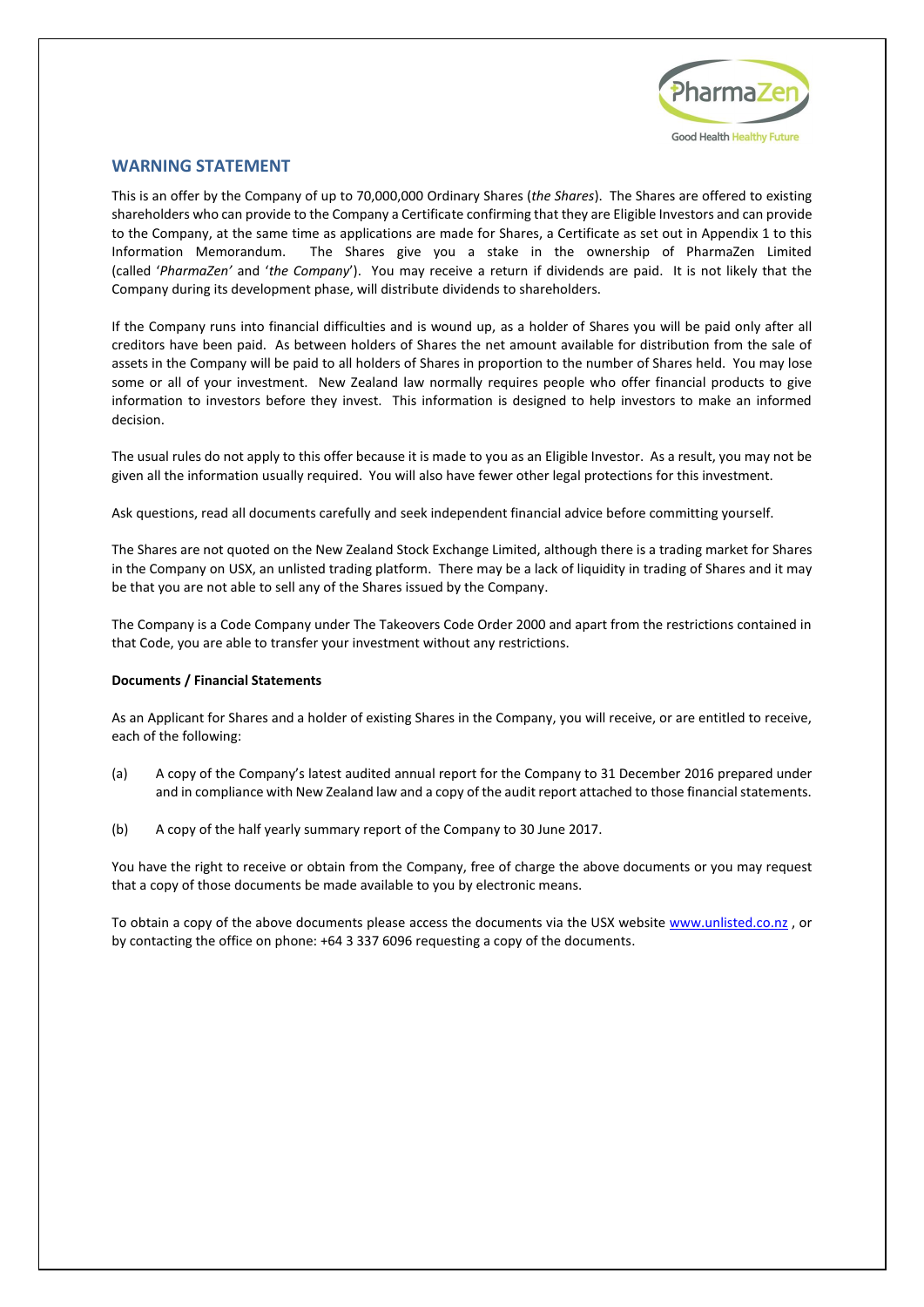

## **TABLE OF CONTENTS**

| 1.   |                    |  |
|------|--------------------|--|
| 1.1  |                    |  |
| 1.2  |                    |  |
| 1.3  |                    |  |
| 1.4  |                    |  |
| 1.5  |                    |  |
| 1.6  |                    |  |
| 1.7  |                    |  |
| 1.8  |                    |  |
| 1.9  |                    |  |
| 1.10 |                    |  |
| 1.11 |                    |  |
| 2.   |                    |  |
| 2.1  |                    |  |
| 2.2  |                    |  |
| 2.3  |                    |  |
| 2.4  |                    |  |
| 2.5  |                    |  |
| 2.6  |                    |  |
| 3    |                    |  |
| 4    |                    |  |
| 5    |                    |  |
| 6    |                    |  |
| 6.1  |                    |  |
| 6.2  |                    |  |
| 6.3  |                    |  |
| 7    |                    |  |
| 8    |                    |  |
|      | <b>APPENDICES:</b> |  |
|      |                    |  |
|      |                    |  |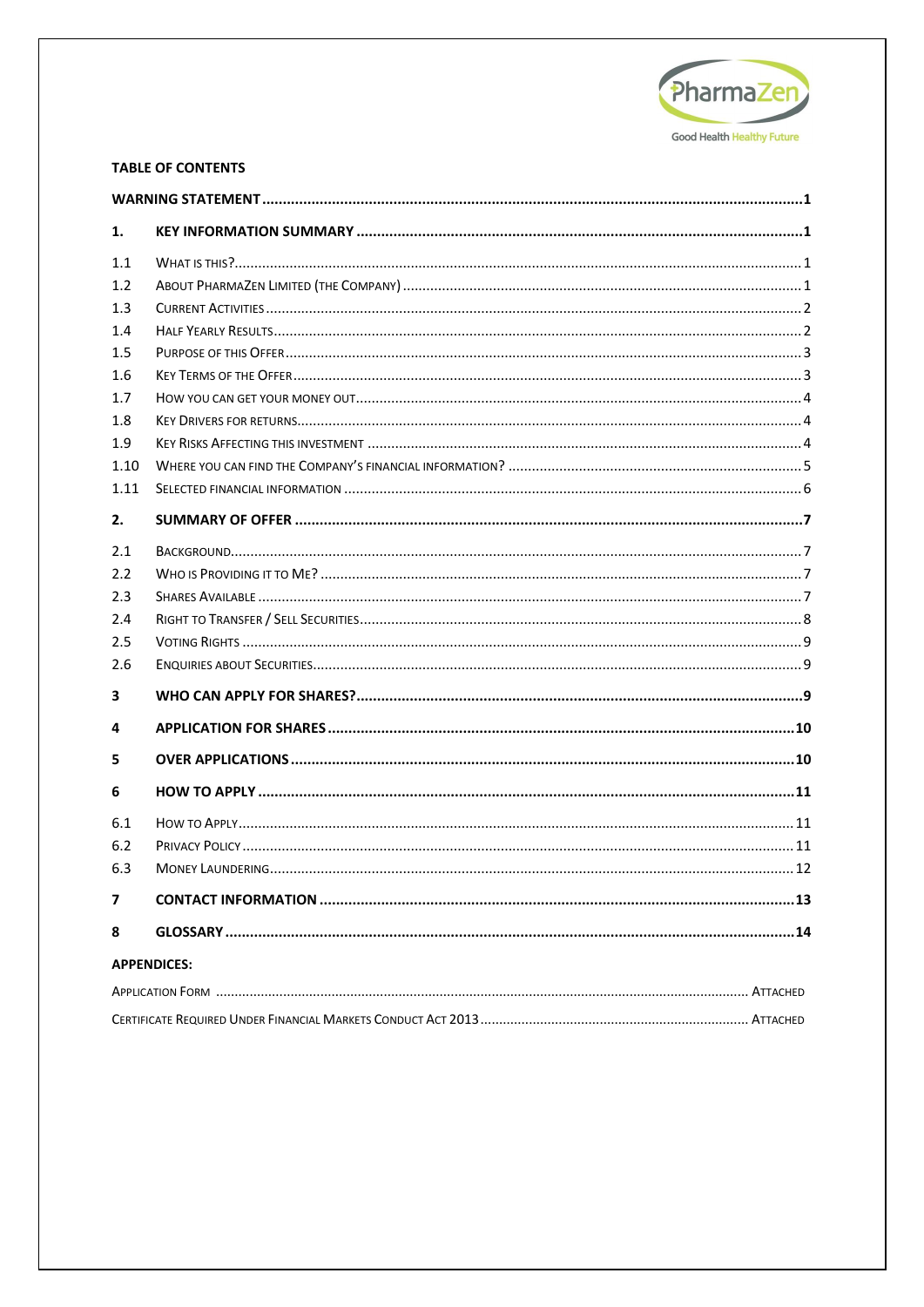

## <span id="page-3-0"></span>**1. Key Information Summary**

## <span id="page-3-1"></span>**1.1 What is this?**

This Information Memorandum contains an offer of up to 70,000,000 Shares in the Company, with shareholders being offered 1 Share for every 2.6 Shares held (the "*Offer Shares"*). Each Applicant for Shares is required to provide a Certificate to the Company that they are an Eligible Investor (see Appendix 1 and Pages [9](#page-11-2) an[d 10\)](#page-12-2) as a precondition to being allotted Shares.

There is a minimum application requirement to apply for 8,000 Shares at a cost of \$560. Any applications less than 8,000 Shares will be declined. All other applications must be in multiples of 1,000 Shares. All entitlements to the Offer Shares have been rounded up to the next 1,000 Shares.

The Shares are being offered to all holders of shares in the Company in proportion to the number of Shares held, subject to the above minimum amount and roundup to the next 1,000 and each Applicant being able to qualify as being an Eligible Investor. In the event that a shareholder does not take up the entitlement to the Shares being offered under this Information Memorandum (*the Offer Shares*) then the following provisions will apply:

- (a) Each Applicant for the Offer Shares may apply for additional Shares under this Offer.
- (b) If any Offer Shares are not taken up by Eligible Investors those Shares (*the Shortfall Shares*) shall be available to those Eligible Investors who apply for additional Shares.
- (c) The Shortfall Shares will be allocated to those Eligible Investors who apply for additional Shares in proportion to the number of shares held by them in the Company.
- (d) If after allocating Shares as set out in (c) above, there are still Shortfall Shares available for application, then these will be allocated to those Eligible Investors who have applied for additional Shares in proportion to the number of additional Shares applied for by those Eligible Investors.

The Board may offer any Shares not taken up, on the same terms and conditions as the offer of Shares under this Information Memorandum, to other persons who can provide a Certificate in compliance with Schedule 1 to the Financial Markets Conduct Act 2013 or otherwise can meet the requirements of that Act to apply for shares without receiving a product disclosure statement.

## <span id="page-3-2"></span>**1.2 About PharmaZen Limited (***the Company***)**

The Company operates under and is known as, Waitaki Biosciences, its manufacturing and marketing division acquired in 2002. The Company has in recent years made substantial commitments to developing new processes and capabilities enabling it to create a range of specialised nutritional ingredients for human consumption as well as companion animals.

The Company has developed Intellectual Property, know-how and techniques to manufacture products utilising this Intellectual Property.

The combination of Intellectual Property and substantial production capabilities has allowed the Company to develop an extensive range of products from diverse raw materials including animal, marine and botanical sources. These raw materials are developed into products with specific functionality in bone and joint health, anti-inflammation, immune support, digestive health and antioxidant capability. The finished products are in the form of oils and powders which are used by its customers in various powder blends, tablets, capsules, soft gels and as functional food additives. These products are marketed to the Company's international customer base under a number of trademarks, owned by the Company, including: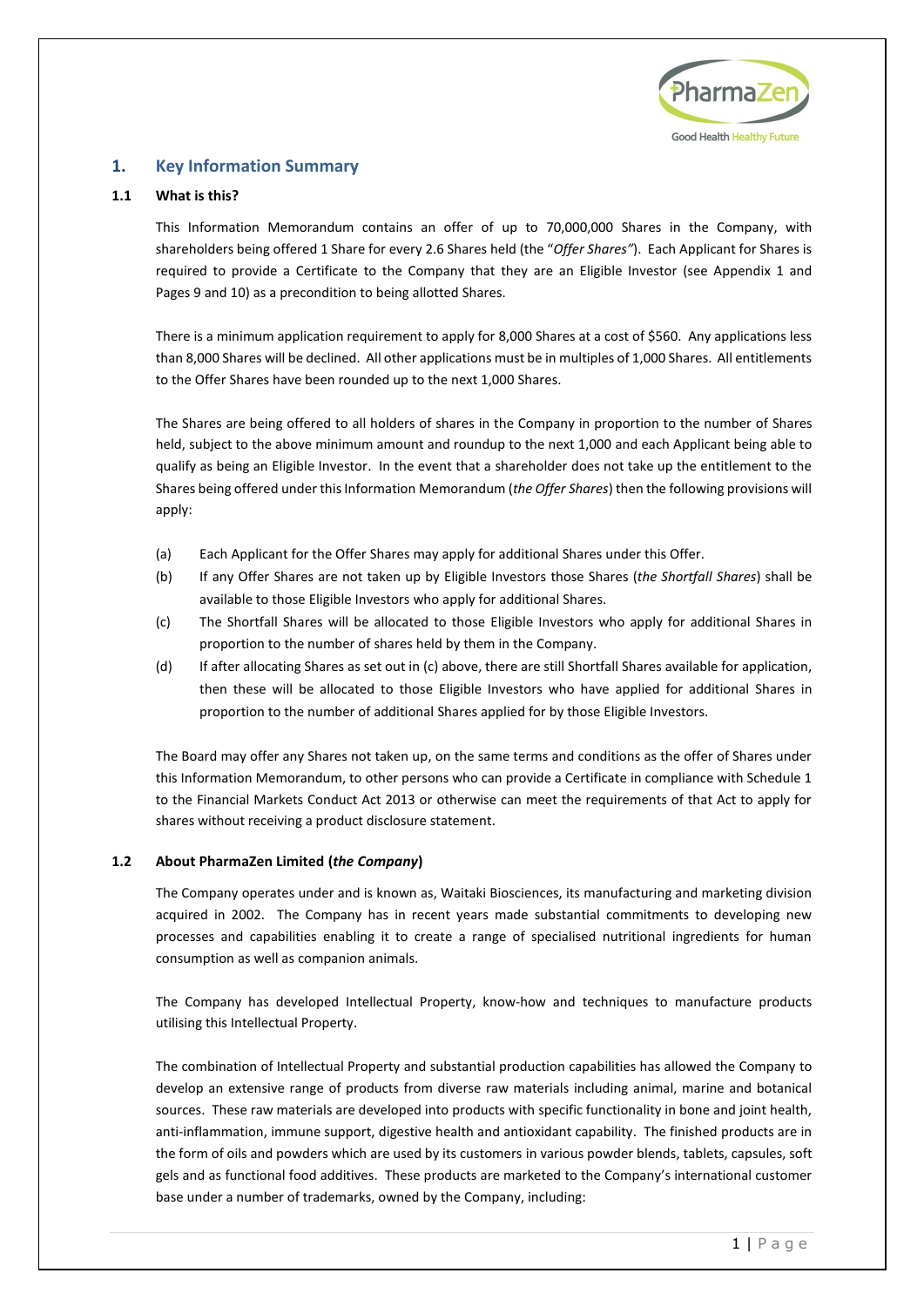

- Collamex™ StimuCal™
- ActiPhen™ CassiPure™
- PernaTec™

In addition, the Company markets a range of unbranded specialist glandular products.

#### **Marketing**

The Company has developed significant overseas markets and now receives more than 80% of its gross revenue from export sales. The Company exports to more than 13 different countries where it has built a portfolio of high quality customers. These customers purchase across the full range of products in multiple currencies enabling the Company to reduce exposure to any adverse changes in market conditions and exchange rate volatility.

#### **Manufacturing**

The Company has been operating for 15 years and over that time has developed expertise in development, improvement and adding value to a number of natural raw materials, including animal, marine and , botanical products. The Company owns two adjoining sites in Hillsborough, Christchurch, and leases (with an option to purchase) a third site, on which sites it has developed manufacturing facilities, incorporating:

- a wet processing facility;
- a dry processing facility built to a GMP standard;
- a solvent extraction facility;
- a bulk storage facility.

The plant operated by the Company includes a number of specialist powder mills, vacuum dryers, freeze dryers, solvent extraction plant and other assorted plant and equipment. The Company has recently made material additions to its plant and equipment which has increased both its capabilities and capacity to meet future demand from its global customer base.

The manufacturing plant of the Company is only one of a few multi-licensed meat, marine and shellfish processing facilities in New Zealand and operates under a MPI (Ministry for Primary Industries) registered and approved and independently audited risk management programme. This also complies with EU, USA and other market access regulations for the manufacturing of human food grade ingredients. It also has ISO9001:2008 accreditation together with certified omissions measurement and reduction scheme accreditation.

#### <span id="page-4-0"></span>**1.3 Current Activities**

The Company is currently working towards obtaining a license to manufacture medicines issued pursuant to the Medicines Act 1981 and the Company expects this will be achieved within the next three months. This gives the Company an ability to add value to a number of products as well as opening up new market opportunities. The Company is also the only ingredient manufacturer in the natural product sector in New Zealand that has accreditation under a Good Manufacturing Practice licence to produce material as an Active Pharmaceutical Ingredient.

#### <span id="page-4-1"></span>**1.4 Half Yearly Results**

The Company posted a \$176,000 loss after interest and depreciation in the six months to June 2017 on a turnover of \$3.751 million. This compares with a profit of \$289,197 on a turnover of \$3.712 million for the same period 2016.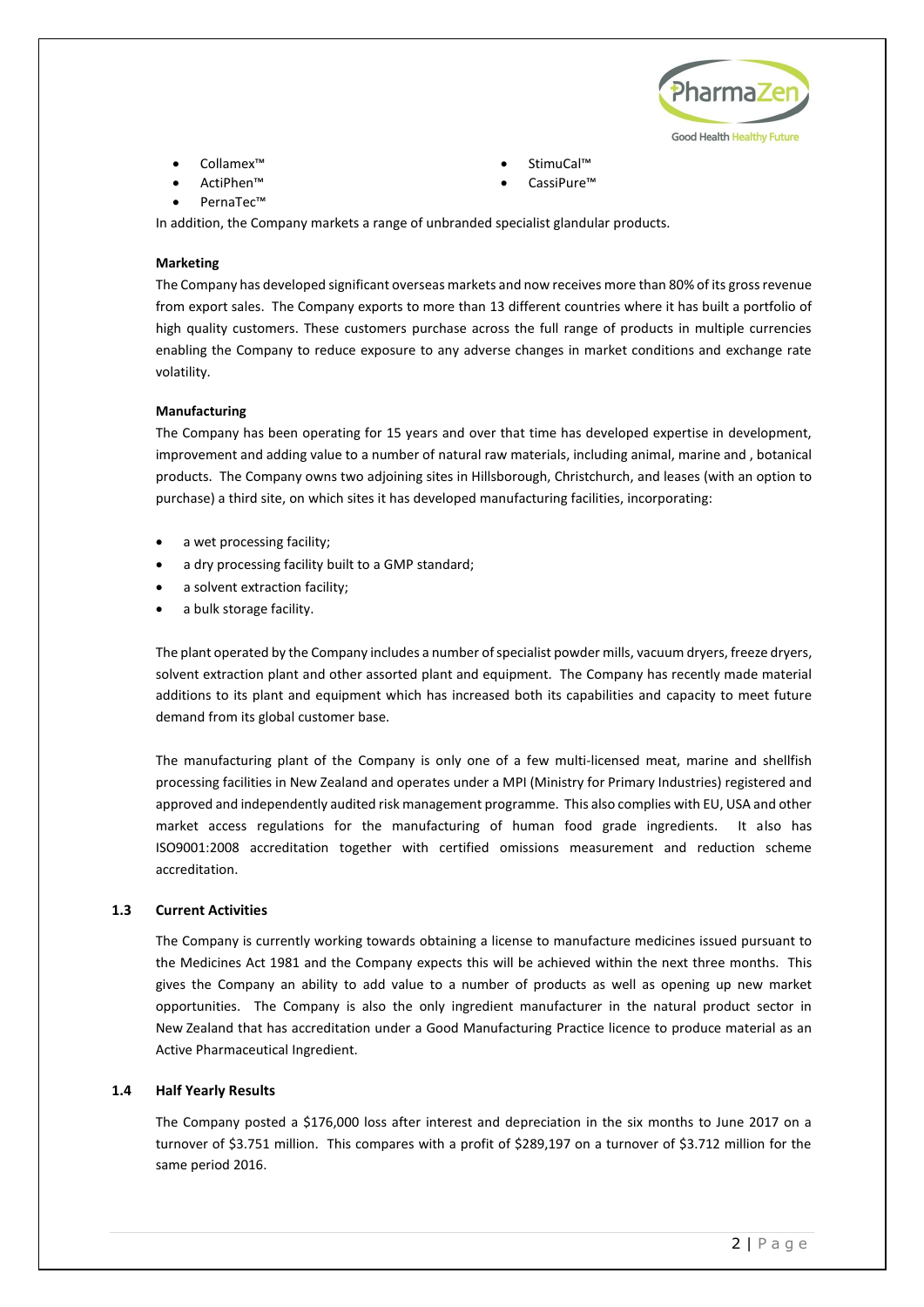

The Company faced a number of challenges over the last half year including additional costs incurred in obtaining consents, commissioning the new plant and equipment, together with costs of consultants. Also, the plant installation resulted in additional costs associated with build programme variations and loss of production during the start-up phase.

These factors all have an impact on results but the Company has remained cashflow positive over the last five years. The financial results to 31 December 2017 will be dependent and reliant on how quickly the Company can commission the new 2,000 kg freeze dryer to generate quality revenues. Until the freeze dryer is commissioned the Company will suffer from a lack of capacity and having to use existing plant to meet commitments for high volume, low margin sales. Higher margins and volume will be available after the commissioning of this plant.

#### <span id="page-5-0"></span>**1.5 Purpose of this Offer**

The purpose of this offer is to raise capital to:

- accelerate completion of the expanded freeze drying facility (increase capacity from 4,700 kg's per day to 8,700 kg's per day,
- accelerate market development of new products with clinical validation trials,
- provide working capital to support expanded capacity,
- strengthen human resources in the areas of technical and market development
- implement a proposal to repurchase small uneconomic parcels of Shares.

#### <span id="page-5-1"></span>**1.6 Key Terms of the Offer**

| <b>Issuer</b>                         | PharmaZen Limited                                                                                                                               |  |  |
|---------------------------------------|-------------------------------------------------------------------------------------------------------------------------------------------------|--|--|
| Pricing                               | The issue price for each Ordinary Share is 7 cents, which is payable on<br>application for the Shares.                                          |  |  |
| <b>Record Date</b>                    | Thursday, 16 November 2017.                                                                                                                     |  |  |
| <b>Offer Opening Date</b>             | Friday, 17 November 2017.                                                                                                                       |  |  |
| <b>Offer Closing Date</b>             | Friday, 8 December 2017, unless extended by the Company.                                                                                        |  |  |
| <b>Allocation of Shares</b>           | Pro rata with a minimum of 8,000 Shares and with entitlements<br>rounded up to the nearest 1,000 Shares.                                        |  |  |
| <b>Total Number of Shares Offered</b> | Up to 70,000,000 Shares                                                                                                                         |  |  |
| <b>Minimum Application for Shares</b> | 8,000 Shares with a payment of \$560.00. Thereafter in multiples of<br>1,000 at a cost of [\$70] for every 1,000 Shares.                        |  |  |
| <b>Distributions</b>                  | All Shares rank equally in proportion to the number of Shares held for<br>any distributions.                                                    |  |  |
| <b>Ranking of Offer Shares</b>        | That all Shares being issued are Shares ranking equally in all respects<br>with the existing Shares on issue.                                   |  |  |
| <b>Voting Rights</b>                  | Each Share carries one vote at a meeting of holders of Shares. There is<br>no limit on the number of votes that may be cast by any shareholder. |  |  |
| <b>Transfer Rights</b>                | All Shares are transferable by any shareholder at the then current<br>market price for the Shares.                                              |  |  |
| <b>Trading on USX</b>                 | The Shares in the Company are traded on the USX market. See website<br>www.unlisted.co.nz.                                                      |  |  |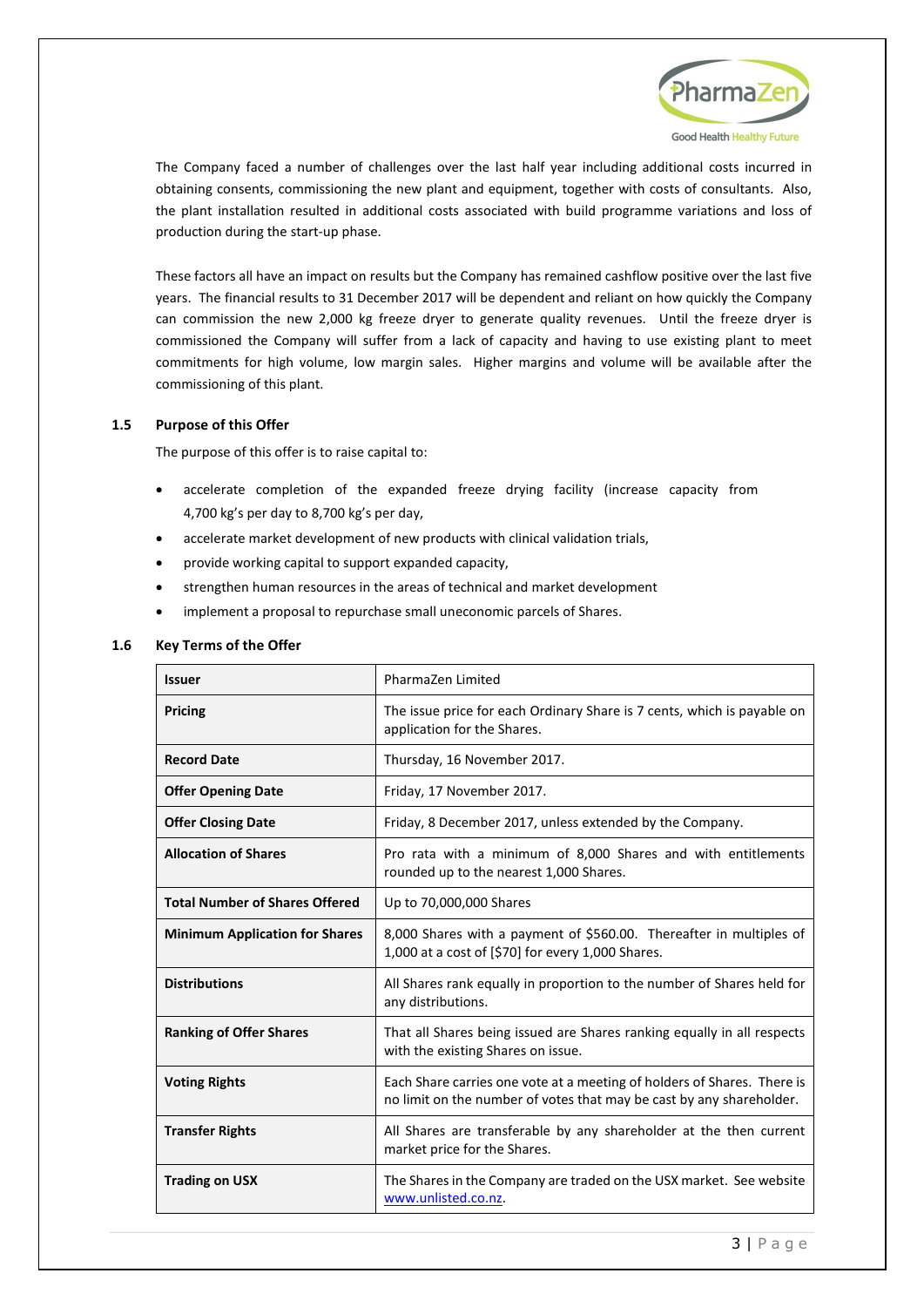

## <span id="page-6-0"></span>**1.7 How you can get your money out**

The Shares being offered can be traded by any shareholder either on the USX market or through any financial adviser or a NZX Market Participant.

#### <span id="page-6-1"></span>**1.8 Key Drivers for returns**

At the present time there is no return on the Shares. It is expected that as the Company develops and cash flow improves the Company will look to paying a dividend on all Shares.

## <span id="page-6-2"></span>**1.9 Key Risks Affecting this investment**

**Investments in shares are risky. You should consider if the degree of uncertainty about PharmaZen Limited's future performance and benefits are suitable for you. PharmaZen Limited considers that the most significant risk factors that could affect the benefits from the Shares are:**

| <b>Risk</b>                                   | <b>Risk Identification</b>                                                                                                                                                                                                                                                                       | <b>Mitigating Factors</b>                                                                                                                                                                                                                  |
|-----------------------------------------------|--------------------------------------------------------------------------------------------------------------------------------------------------------------------------------------------------------------------------------------------------------------------------------------------------|--------------------------------------------------------------------------------------------------------------------------------------------------------------------------------------------------------------------------------------------|
| Outbreak of disease in raw<br>material stream | New Zealand's disease free<br>status is a key marketing point of<br>difference as well as providing<br>ease of entry in markets.                                                                                                                                                                 | The Company's expansion has<br>focused<br>on<br>minimizing<br>dependence on any single raw<br>material.                                                                                                                                    |
|                                               | Breakout of foot and mouth,<br>BSE, (or any other TSE) or similar<br>type disease in aquatic raw<br>materials can result in any<br>combination of issues such as<br>loss of supply, restricted market<br>access, dramatic price increase.                                                        | It has significant flexibility in<br>manufacturing<br>capabilities<br>allowing for rapid realigning of<br>production to raw materials                                                                                                      |
| Climate change                                | Global climate change, seasonal<br>weather patterns can impact on<br>supply. Botanical products can<br>severely<br>impacted<br>be<br>by<br>inclement weather, mussel spat<br>by<br>impacted<br>water<br>is<br>temperature,<br>bovine<br>supply<br>impacted by dairy price and<br>available feed. | Product offered and markets<br>supplied, allows the Company to<br>absorb abnormal movements<br>within<br>individual<br>product<br>streams.                                                                                                 |
| <b>Regulatory Changes</b>                     | Overseas<br>Market<br>Access<br>Requirements                                                                                                                                                                                                                                                     | Currently operating in well-<br>developed and stable markets<br>where New Zealand typically<br>receives favourable access.<br>proofing through<br>Future<br>initiatives such as GMP and<br>maintaining highest levels of<br>accreditation. |
| Import Restrictions Due to<br>Carbon Taxes    | Carbon taxes must be measured<br>and known.                                                                                                                                                                                                                                                      | The Company understands and<br>calculates its carbon footprint<br>so it can provide assessments<br>when requested.                                                                                                                         |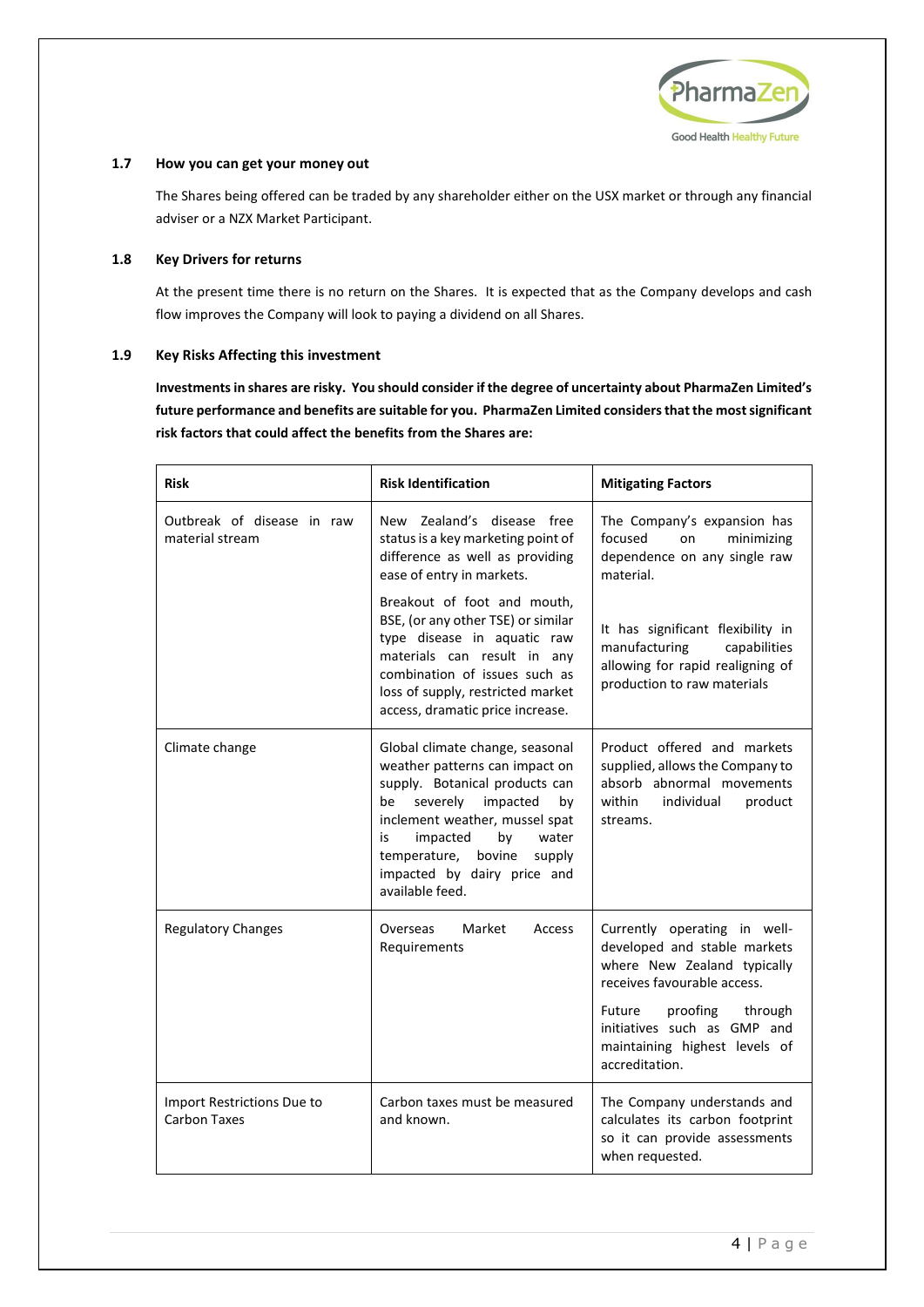

| <b>Risk</b>            | <b>Risk Identification</b>                                                                                                                                                    | <b>Mitigating Factors</b>                                                                                                                                                                                                                                                           |
|------------------------|-------------------------------------------------------------------------------------------------------------------------------------------------------------------------------|-------------------------------------------------------------------------------------------------------------------------------------------------------------------------------------------------------------------------------------------------------------------------------------|
| Foreign Exchange       | The Company trades in Euro,<br>USD, AUD and YEN.                                                                                                                              | Company has shown ability to<br>be profitable with NZD at high<br>levels against major trading<br>currencies. Company enjoys a<br>partial hedge with the bulk of<br>raw materials used<br>having<br>from<br>pricing<br>pressure<br>international demand for those<br>raw materials. |
| Earthquake             | Major<br>disrupting<br>event<br>manufacturing and or supply.                                                                                                                  | Location on main route to port<br>ensures high priority for access<br>to export facilities.<br>Onsite<br>power generation,<br>multiple<br>manufacturing buildings onsite<br>which have been shown to<br>withstand serious events and/or<br>are built to latest code.                |
| <b>Borrowing Risks</b> | The Company has a requirement<br>for material bank funding to<br>implement capital projects.<br>These loans create an interest<br>rate and repayment risk for the<br>Company. | The Company regularly reviews<br>its interest rate exposure on<br>debt<br>determine<br>bank<br>to<br>whether to take forward cover<br>on interest rate risk.                                                                                                                        |

This summary does not cover all of the risks of investing in Shares. There are other market risks common to all companies in New Zealand who manufacture and export products.

## <span id="page-7-0"></span>**1.10 Where you can find the Company's financial information?**

On the website of the USX bein[g www.unlimited.co.nz](http://www.unlimited.co.nz/) you can find copies of:

- the audited annual financial statements of the Company to 31 December 2016, and
- half yearly report to 30 June 2017.

Further information about the Company's products and its markets is available on the Company's website being [www.waitakibio.com.](http://www.waitakibio.com/)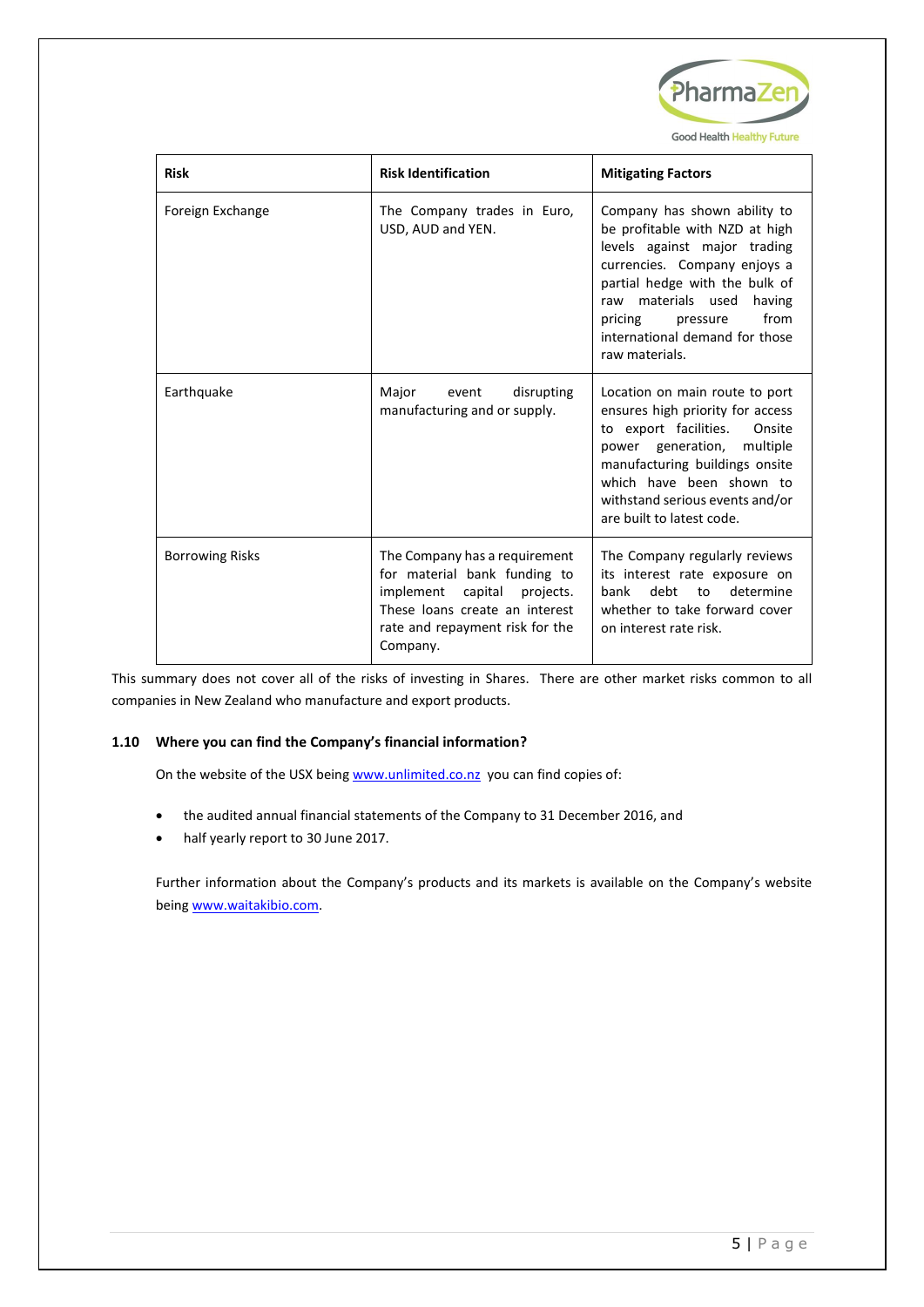

## <span id="page-8-0"></span>**1.11 Selected financial information**

Set out below is selected financial information for the last five financial years for the Company. This information has been extracted from the audited financial statements of the Company for each year ending 31 December.

|                               | 2016      | 2015      | 2014      | 2013      | 2012      |
|-------------------------------|-----------|-----------|-----------|-----------|-----------|
| Revenue                       | 7,663,959 | 7,083,991 | 6,709,270 | 7,027,792 | 6,685,972 |
| <b>EBITDA</b>                 | 1,343,584 | 1,495,610 | 562,414   | 1,081,392 | 860,788   |
| Net Profit / (Loss) after tax | 426,335   | 632,471   | $-3,961$  | 540,409   | 436,939   |

| <b>Shares on Issue</b>            | 160,000,000 | 160,000,000 | 160,000,000 | 160,000,000 | 160,000,000 |
|-----------------------------------|-------------|-------------|-------------|-------------|-------------|
| Share Capital (\$)                | 8,001,000   | 8,001,000   | 8,001,000   | 8,001,000   | 8,001,000   |
|                                   |             |             |             |             |             |
| <b>Total assets</b>               | 15,940,997  | 13,875,944  | 13,321,834  | 12,153,102  | 9,128,378   |
| Cash                              | $-589,807$  | $-226,419$  | $-189,922$  | 619,121     | 293,427     |
| <b>Total liabilities</b>          | 7,568,725   | 5,930,007   | 6,008,368   | 4,835,675   | 2,351,360   |
| <b>Total Debt</b>                 | 5,500,754   | 4,057,008   | 4,438,679   | 3,450,000   | 800,000     |
| <b>Net Cash Flow - operations</b> | 420,950     | 1,397,753   | 560,846     | 195,684     | 697,068     |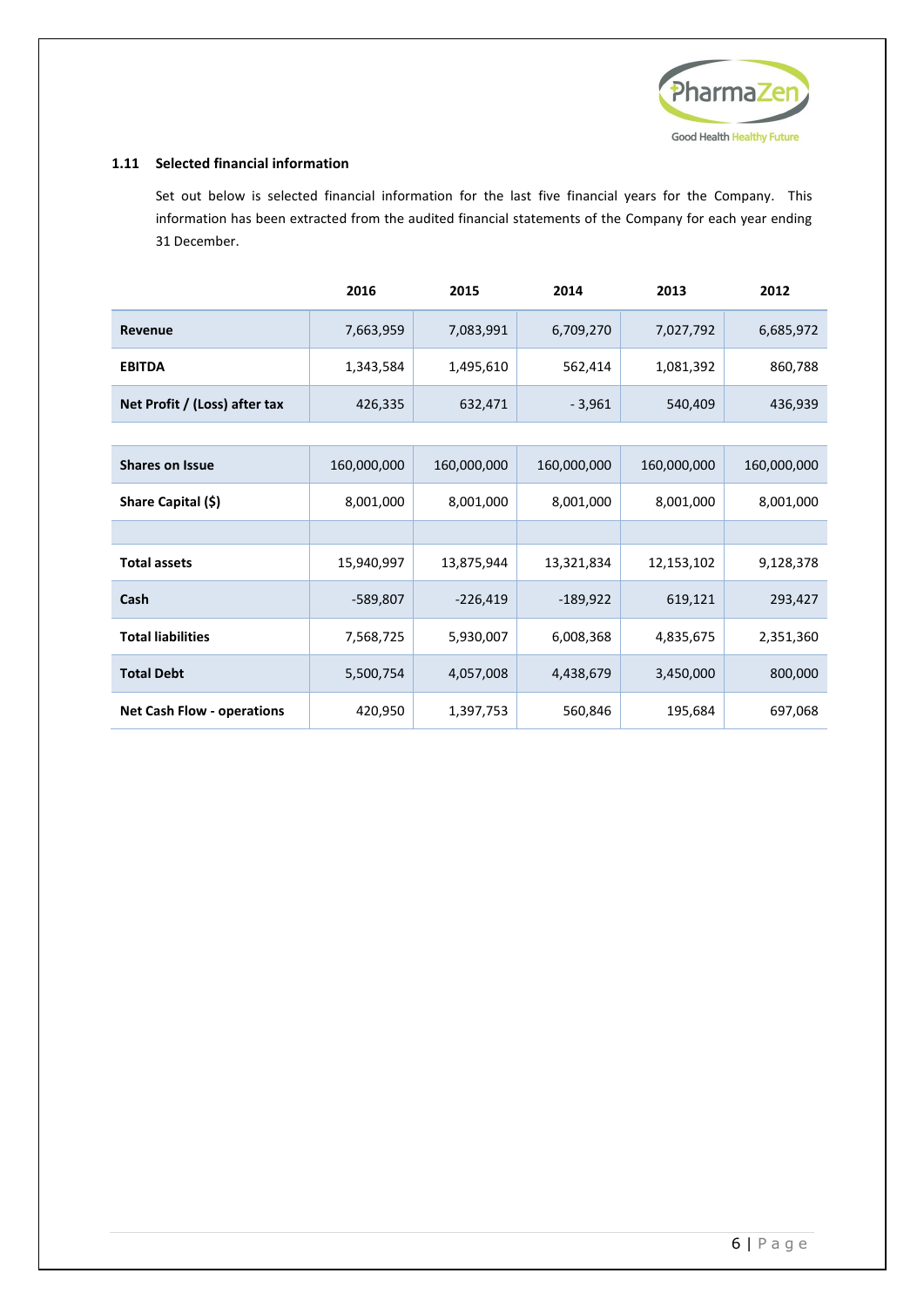

## <span id="page-9-0"></span>**2. Summary of Offer**

## <span id="page-9-1"></span>**2.1 Background**

The Company manufactures products and then exports these products to a number of companies in overseas markets. It has developed strong export markets and contacts with overseas customers. As it further develops these markets, it requires further funding to enable it to meet working capital requirements and also to expand its manufacturing facilities.

The Company wishes to give all shareholders who are Eligible Investors the opportunity to take up further Shares in the Company so that shareholders can participate in the growth of the Company. Shareholders should note that if they cannot provide a Certificate as set out in Appendix 1, the Company will be unable to issue Shares to that shareholder.

It is not economic for the Company to administer and process small numbers of shares. The offer requires shareholders to apply for a minimum of 8,000 Shares (\$560). The Company will be making a proposal at its next annual meeting to enable the Company to repurchase unmarketable parcels of shares so as to reduce administration costs. Part of this share issue may be used for that purpose.

## <span id="page-9-2"></span>**2.2 Who is Providing it to Me?**

The name and address of the Company is:

PharmaZen Limited 3 Desi Place, Hillsborough Christchurch 8022

The current Directors of the Company are:

- Maxwell Gilbert Shepherd (Chairman)
- Peter Wayne Dobbs
- Kenneth William Fergus
- Wayne Leonard Burt

Prospective investors should be aware that the persons acting as Directors of PharmaZen Limited and the address of the Company may change. The names of the current Directors of the Company and the current address of the Company may be obtained by searching the public register website maintained by the Companies Office: www.companiesoffice.govt.nz/companies.

## <span id="page-9-3"></span>**2.3 Shares Available**

The Company is offering for application 70,000,000 Shares (*the Offer Shares*) to Eligible Investors on the basis that all Eligible Investors are offered 1 share for every 2.6 Shares held with the number of Shares to be rounded up to the nearest 1,000 Shares, with a minimum of 8,000 Shares and thereafter applications must be in multiples of 1,000 Shares. There is a requirement for a minimum application for 8,000 Shares (called '*Entitlements'*). The Shares are offered at a fixed price of 7 cents per Share and are only available to:

• shareholders who are Eligible Investors and can provide to the Company a Certificate as set out in Appendix 1;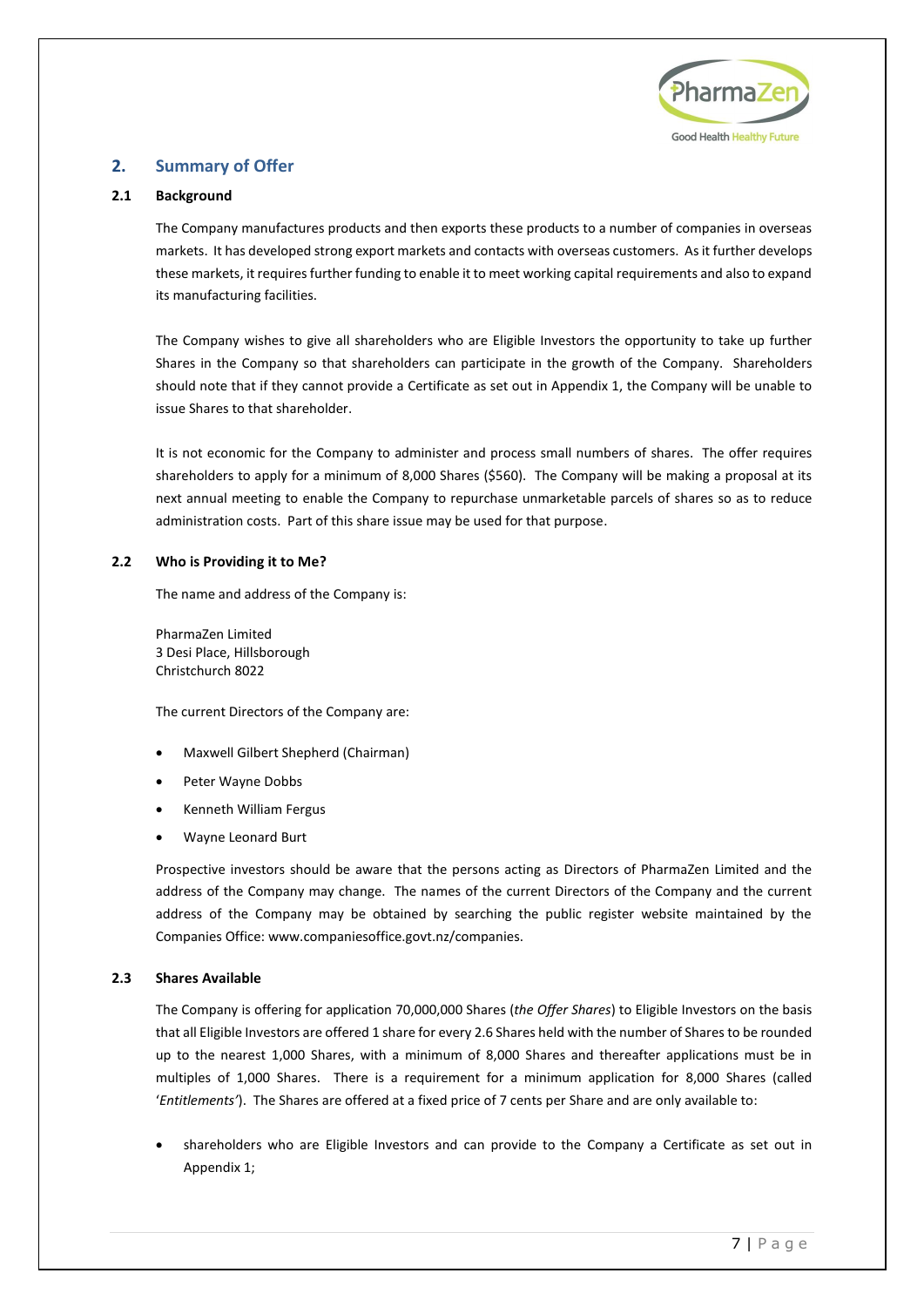

• other Applicants who are eligible under the legislation because they are Directors, close business associates and relatives of Directors and senior managers.

The Shares are offered on the following terms:

- <span id="page-10-1"></span>(a) All shareholders who are Eligible Investors may apply for additional Shares in excess of their **Entitlements**
- (b) If any of the Offer Shares (being the 70,000,000 Shares offered under this Information Memorandum) are not taken up by existing shareholders or an existing shareholder cannot provide a Certificate as set out in Appendix 1, then those Shares not so applied for the Shortfall Shares shall be available as set out below.
- (c) Any Shortfall Shares shall first be available for application by those Eligible Investors who apply for additional Shares and if more than one, pro rata based on the existing shareholdings of those Eligible Investors who apply for additional Shares.
- (d) If after the Shortfall has been distributed to Eligible Investors as set out in (c) above, there are still Shortfall Shares available for allocation then those Shortfall Shares shall be allocated to those Eligible Investors who apply for additional Shares (and in addition to the Shares allocated as set out in (c) above) in proportion to the number of additional Shares applied for by those Eligible Investors.
- (e) In the event that application moneys have been received by the Company from Eligible Investors in excess of the amount required to fill the share offer in full, then those moneys will be returned by the Company within 10 business days after the closing date of the offer.
- (f) Other Applicants who under Schedule 1 of the Financial Markets Conduct Act 2013 are exempt from having to receive a product disclosure statement to apply for Shares.

## <span id="page-10-0"></span>**2.4 Right to Transfer / Sell Securities**

There is a right to transfer Shares in the Company without restriction, except for those restrictions set out in the Takeovers Code, which provides for a restriction on the number of voting Shares which can be held in the Company by a shareholder and associated persons, unless the holder has made an offer to acquire the Shares held by all other shareholders in the Company.

Under the Takeovers Code a summary of the provisions is as follows:

- (a) A shareholder and all persons related to, or connected with that shareholder who would usually vote as a group of shareholders, are associated persons and counted as one shareholder for the purposes of the Code.
- (b) If any shareholder and associated persons hold more than 20% of the voting Shares in the Company then they must make an offer to all other shareholders to acquire their Shares so that the shareholder making that offer holds more than 50% of the Shares in the Company.
- (c) The shareholders can, by ordinary resolution, waive the above requirements after certain procedures set out in the Takeovers Code are met.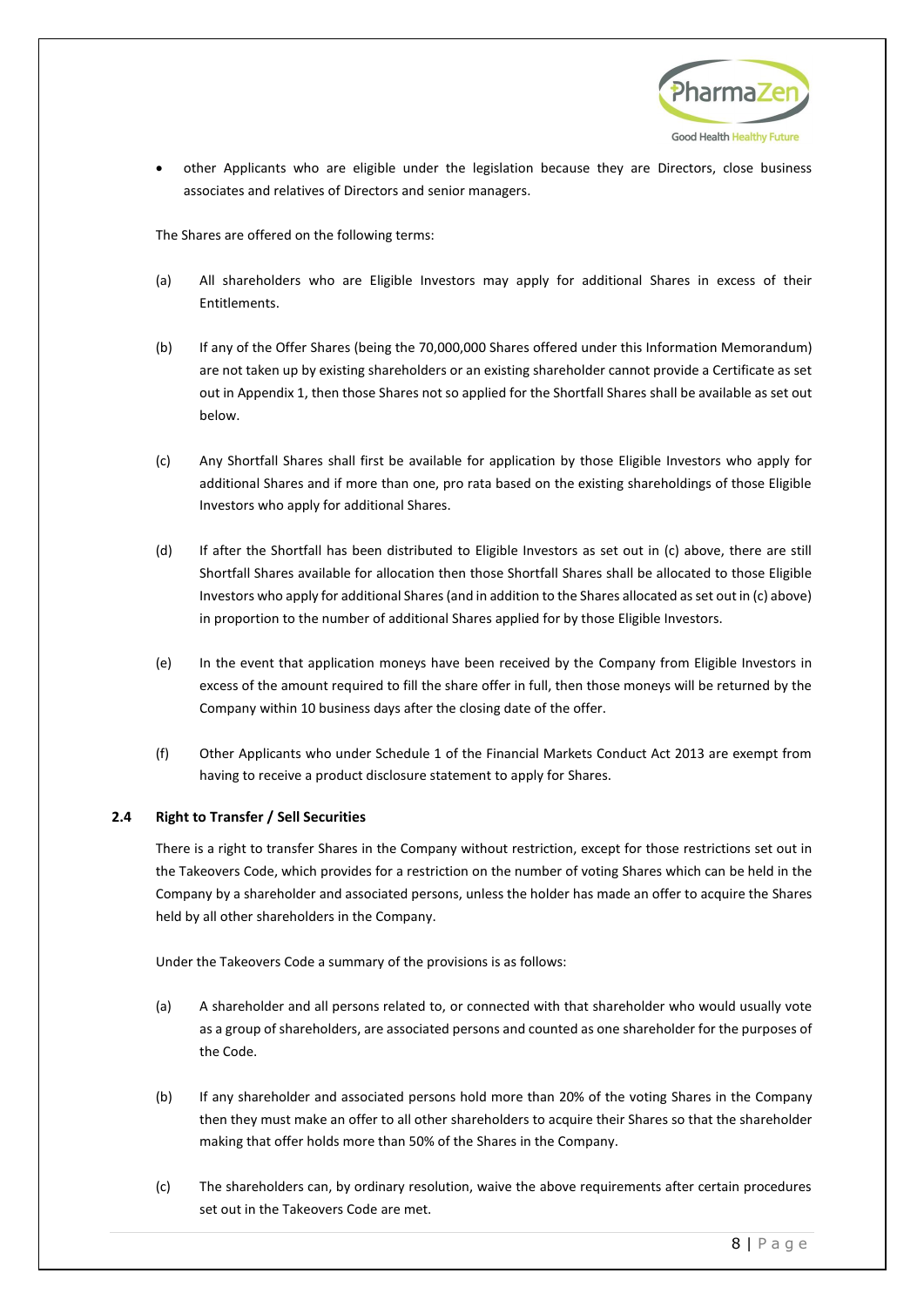

#### **USX Unlisted Market**

The Company has an agreement with Efficient Market Services Limited for its Shares to be traded on the USX market, subject to the market rules. Details of which are set out below:

Shareholders can trade their Shares on the USX and these trades normally occur between approved financial advisers or market participants, being sharebrokers which have traditionally traded in shares of companies.

The Market Rules applying to the Unlisted market require the Company to report the following information by posting it on the Unlisted announcements platform as soon as available:

- (a) Compliance with the requirements of the Financial Reporting Act 2013.
- (b) A copy of its annual audited financial statements and six month interim report.
- (c) All market information at the same time it is released to shareholders.
- (d) All changes to Directors and senior managers.
- (e) Corporate action on dividends, share issues and other matters relating to the Shares and capital structure.
- (f) All disclosures required by the FMA.
- (g) Any matter that may have a material impact on the price of the Shares.

#### <span id="page-11-0"></span>**2.5 Voting Rights**

The constitution of the Company provides that each shareholder has one vote for each Ordinary Share held. There are no restrictions on voting rights except those that may arise due to an application of the Takeovers Code.

#### <span id="page-11-1"></span>**2.6 Enquiries about Securities**

The name of the employee of PharmaZen Limited to whom enquiries about the Shares can be made and the address and business telephone number of that person is:

Margaret Firth PharmaZen Limited 3 Desi Place, Hillsborough Christchurch 8022 Phone: +64 [3 337 6096](tel:+6433376096) Email: [margaret@waitakibio.co.nz](mailto:margaret@waitakibio.co.nz)

## <span id="page-11-2"></span>**3 Who can apply for Shares?**

Only persons who are 'Eligible Investors' can apply for Shares. To be an Eligible Investor the Applicant must:

(a) meet the criteria in the Financial Markets Conduct Act 2013, under which the Applicant for the Shares has previous experience in acquiring or disposing of financial products that allows that person to assess: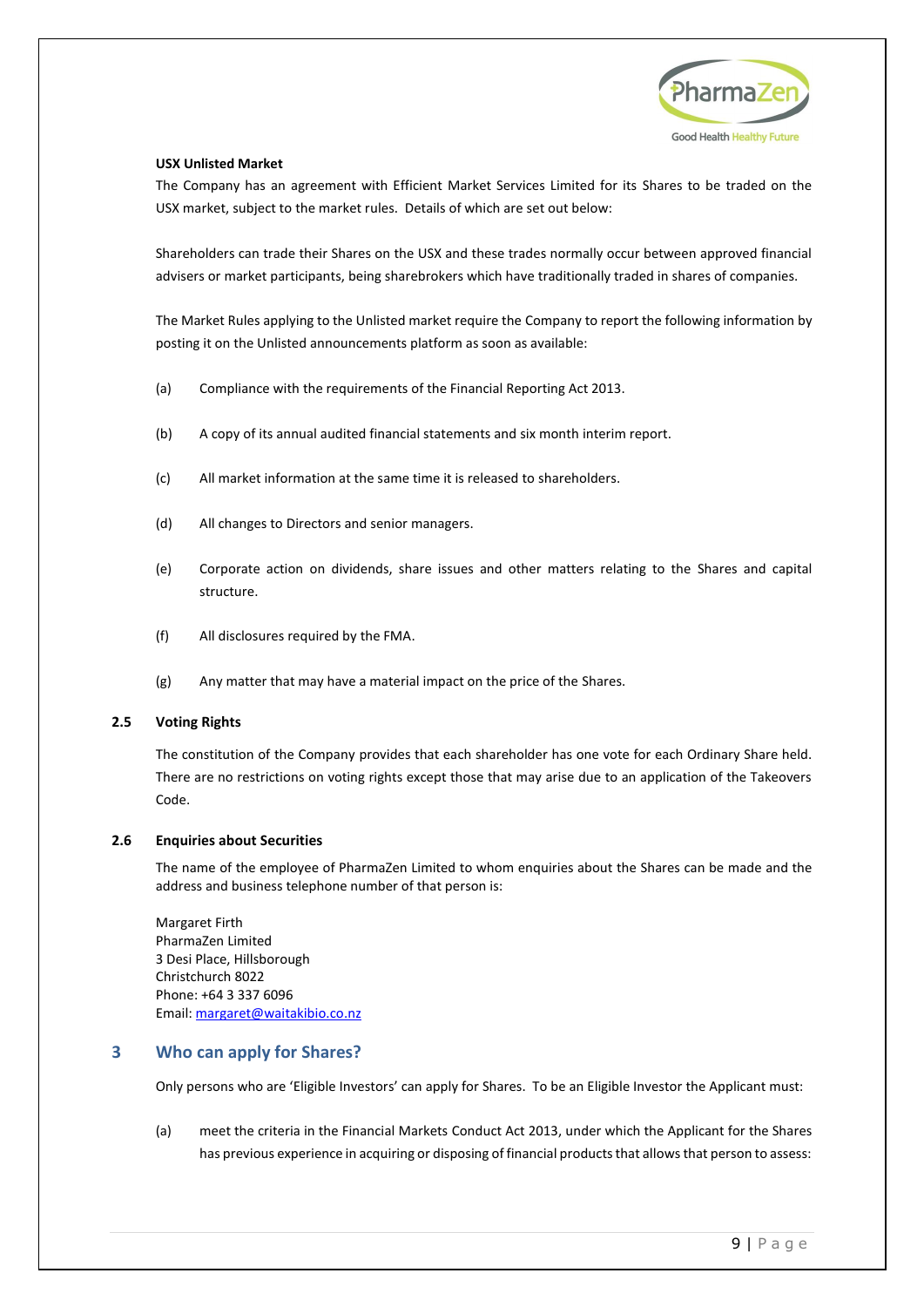

- (i) The merits of the service, (or services), to be provided including assessing the value and risks involved.
- (ii) That person's own information needs in relation to the service or services.
- (iii) The adequacy of the information provided by the Company offering those services.
- (b) fall within another exemption in Schedule 1 to the Financial Markets Conduct Act 2017, such as being a "close business associate" or relative (both as defined) in that Act.

The Applicant who provides a Certificate must also:

- (c) understand the consequences of certifying himself, herself or itself to be an Eligible Investor.
- (d) state in the Certificate the grounds for the certification.

#### AND

(e) be an authorised financial adviser, qualified financial accountant or lawyer signs a written confirmation of that certification.

Unless an application for Sharesis accompanied by a Certificate from the Applicant certified by an independent chartered accountant, solicitor or financial adviser, or that Applicant is within another of the exemptions in Schedule 1 to the Financial Markets Conduct Act, that application for Shares cannot be accepted by the Company.

## <span id="page-12-2"></span><span id="page-12-0"></span>**4 Application for Shares**

Every Eligible Investor wishing to acquire Shares under the Offer must:

- Complete the Application Form setting out the Shares for which application is being made.
- Pay the total amount payable for the Shares and any additional Shares.

The Company will advise all Eligible Investors who lodge an application for Shares whether that application has been successful, in whole or in part, within 10 business days after the closing date. Repayment of any payments for Shares not allotted to Applicants will be refunded at the same time.

If as a result of applications for Shares under this Information Memorandum a shareholder will hold 20% or more of the voting Shares, then the Company will not allot any Shares that will result in that shareholder holding more than 20% of the voting Shares unless that shareholder gives up the voting rights above the 20% limit and enters into an agreement with the Company to give effect to the above.

## <span id="page-12-1"></span>**5 Over Applications**

If there are over applications for Shares then Shares will be allocated as set out on pag[e 8](#page-10-1) of this Information Memorandum.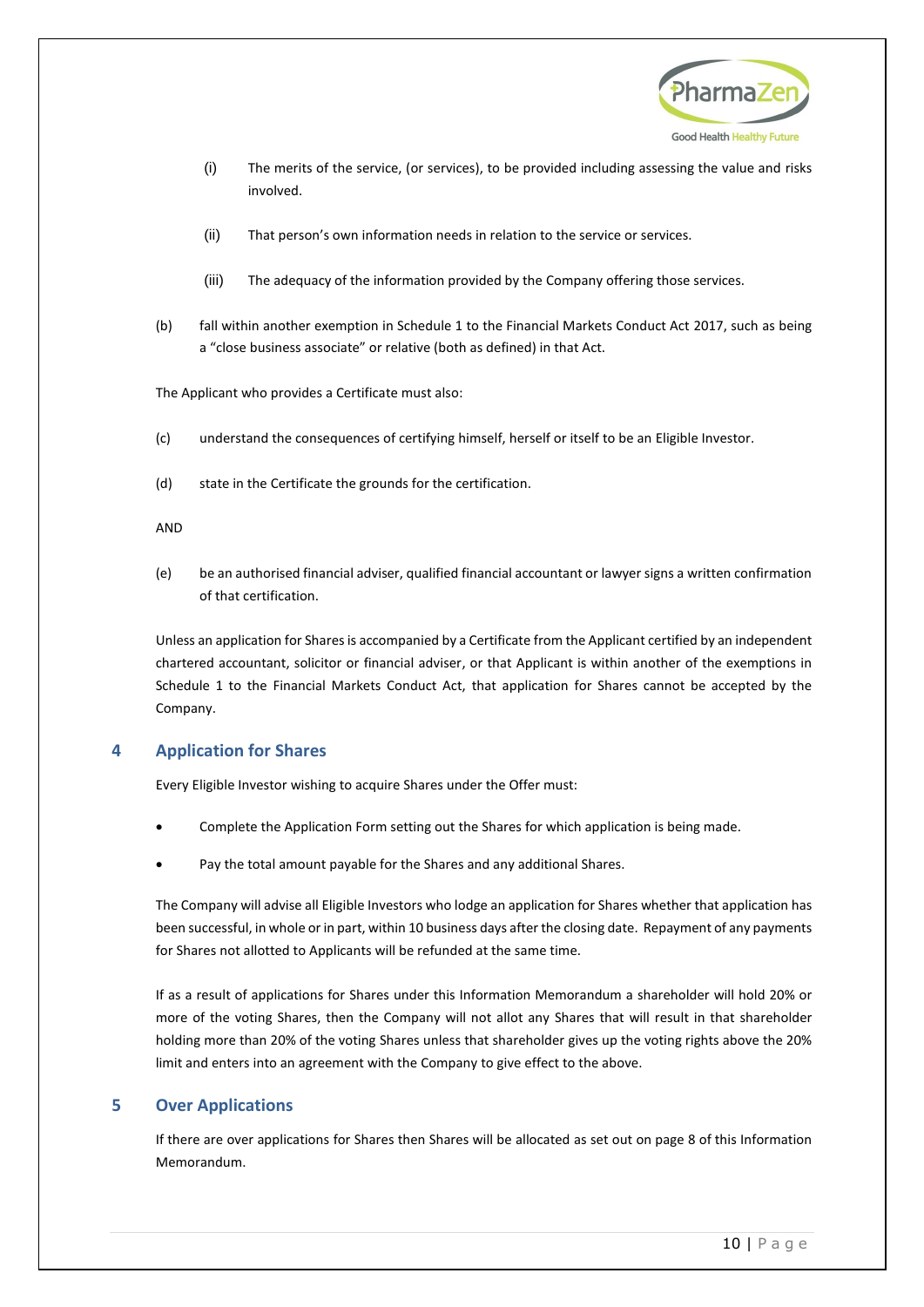

## <span id="page-13-0"></span>**6 How to Apply**

## <span id="page-13-1"></span>**6.1 How to Apply**

The process to apply for Shares under this Information Memorandum is:

- (a) An Applicant must complete the Application Form stating the total number of Shares for which application is submitted and any additional Shares for which application is made. That Application Form and payment can be made or returned as follows:
	- (i) by hand delivering the Application Form and payment to PharmaZen Limited, c/- Link Market Services Limited, at Level 11, Deloitte Centre, 80 Queen Street, Auckland 1010; or
	- (ii) posting the Application Form to PharmaZen Limited, c/- Link Market Services Limited, PO Box 91976, Auckland 1142;

All Application Forms and payments must be paid or received by the Company on or before the Closing Date which is 4:00 pm on Friday, 8 December 2017, or such extended date as the Directors may determine.

- (b) The Application Form must be accompanied by a payment of the full amount payable for the Shares as applied for as set out on the Application Form. This amount will be held on trust for PharmaZen Limited by Link Market Services Limited and will only be transferred to PharmaZen Limited if the application is accepted and at the completion of the Offer. If the application is declined, the payment will be refunded with no interest. The refund will be made within 10 business days following the closing date for applications. All interest earned will be held for PharmaZen Limited.
- (c) The Directors of the Company have an absolute discretion on the allocation of Shares and whether there has been compliance with the provisions of this Information Memorandum by the Applicant.

On receiving all applications the Company will determine for each application the number of Shares to be issued. There is no assurance that the Eligible Investors applying for Shares will receive any over applications for Shares applied for by that Eligible Investor.

## <span id="page-13-2"></span>**6.2 Privacy Policy**

If you apply for Offer Shares you will be asked to provide personal information to the Company, the Share Registrar and their respective agents who will collect and hold the personal information provided by you in connection with your Application.

Your personal information will be used:

- for considering, processing and corresponding with you about your Application;
- in connection with your holding of shares, including sending your information concerning the Company, your shares and other matters your Company considers may be of interest to you by virtue of your holding of shares; and
- for conducting an audit or review of the activities contemplated above.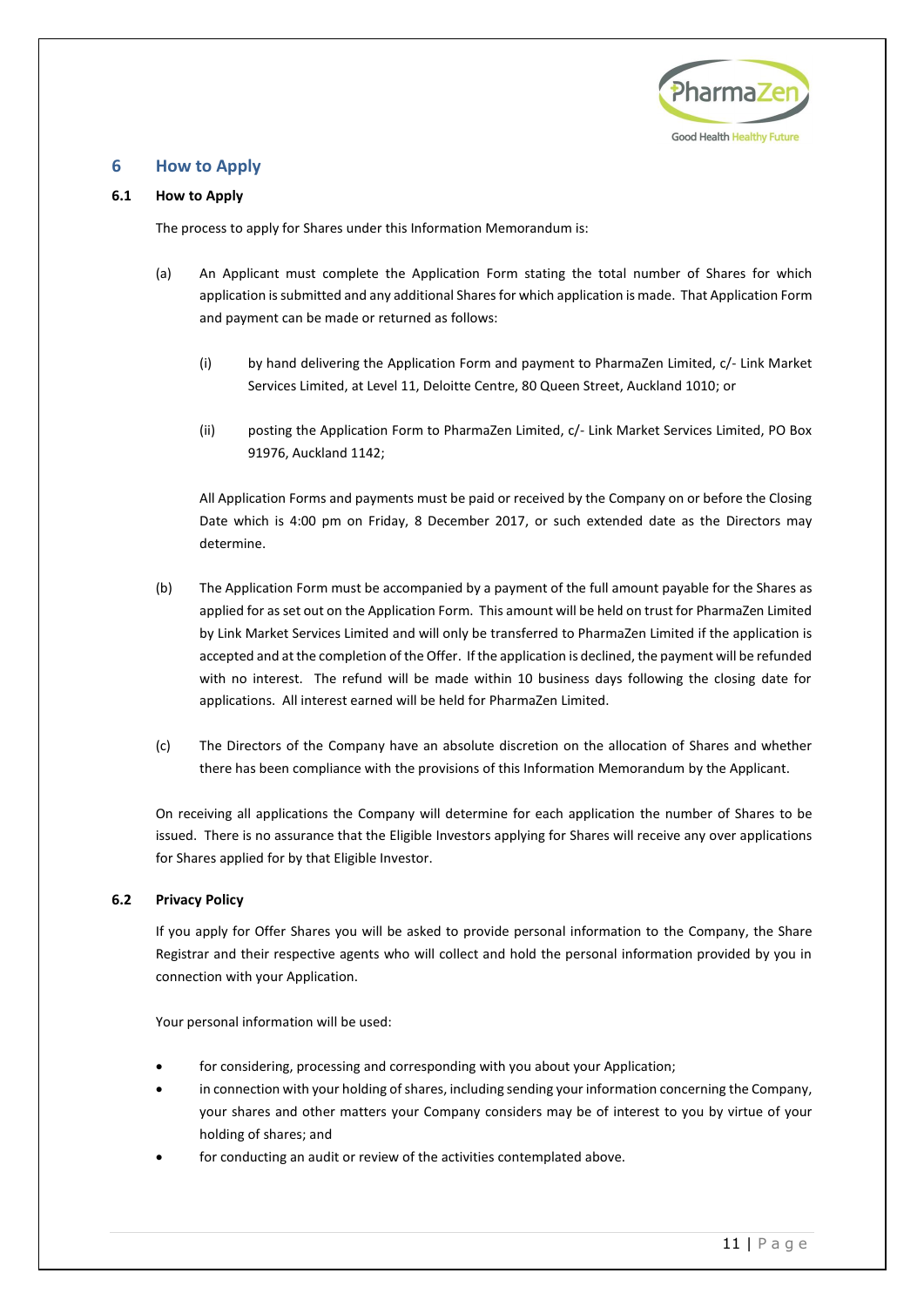

To do these things, the Company or the Share Registrar may disclose your personal information to:

- each other;
- their respective related companies; and
- agents, contractors or third party service providers to whom they outsource services such as mailing and registry functions.

However, all of these parties will be bound by the same privacy policy as the Company and the Share Registrar.

In addition, if you elect to pay by one-time direct debit, the Share Registrar will communicate with your nominated bank (including providing your personal information) for the purposes of processing your payment.

Failure to provide the required personal information may mean that your Application Form is not able to be processed efficiently, if at all.

Where the Company and the Share Registrar hold personal information about you in such a way that it can be readily retrieved, you have a right to obtain from the Company and the Share Registrar confirmation of whether or not they hold such personal information and to access and seek correction of that personal information under the Privacy Act 1993 by contacting the privacy officer of the Company and the Share Registrar at their respective addresses shown in the Directory.

## <span id="page-14-0"></span>**6.3 Money Laundering**

The Company will only accept payments lodged through a bank account with a registered bank. No cash payments will be received.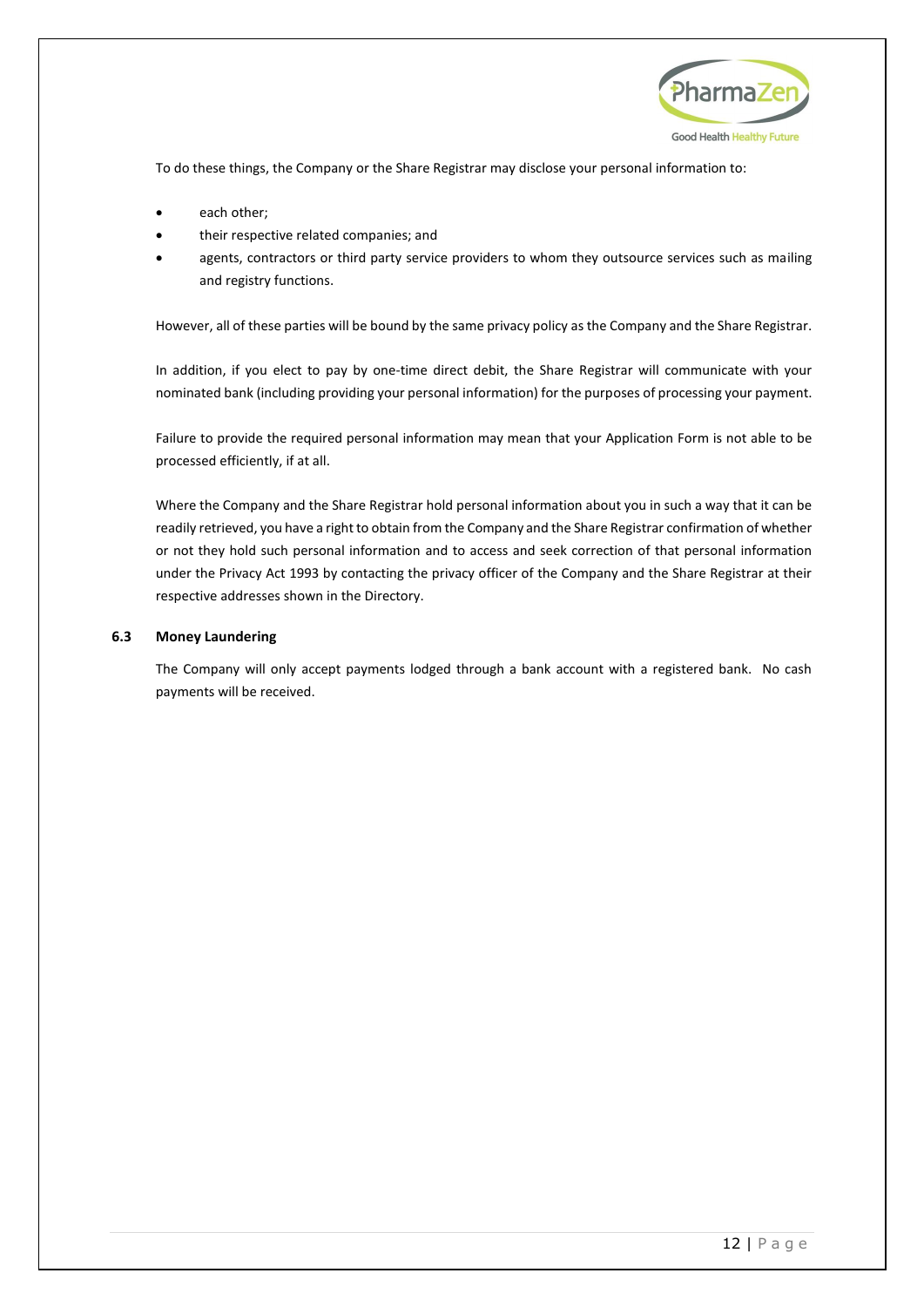

## <span id="page-15-0"></span>**7 Contact Information**

| PharmaZen Limited                               | 3 Desi Place<br>Hillsborough<br>Christchurch 8022<br>website: www.waitakibio.com<br>Phone: +64 3 337 6096      |
|-------------------------------------------------|----------------------------------------------------------------------------------------------------------------|
| Directors of PharmaZen Limited                  | Maxwell Gilbert Shepherd (Chairman)<br>Peter Wayne Dobbs<br>Kenneth William Fergus<br>Wayne Leonard Burt       |
| Chief Executive Officer of<br>PharmaZen Limited | Craig McIntosh<br>3 Desi Place<br>Hillsborough<br>Christchurch 8022<br>email: craig@waitakibio.co.nz           |
| Securities/Share Registrar                      | <b>Link Market Services</b><br>PO Box 91976<br>Auckland 1142<br>Phone: 09 375 5998                             |
| Legal Adviser for this Offer                    | David Stock<br>Level 3, White Fox and Jones House<br>22 Moorhouse Avenue<br>Christchurch<br>Phone: 03 353 1036 |
| Auditor                                         | Deloitte<br>151 Cambridge Terrace<br>Christchurch<br>Phone: 03 363 3800                                        |
| Accountant                                      | Graeme Burnett<br>104 Winter Road<br>Swannanoa 7471<br>Phone: 03 312 0381                                      |
| Privacy Officer                                 | Craig McIntosh<br>3 Desi Place<br>Hillsborough<br>Christchurch 8022<br>email: craig@waitakibio.co.nz           |
| <b>Registered Office</b>                        | 3 Desi Place<br>Hillsborough<br>Christchurch 8022<br>email: craig@waitakibio.co.nz                             |
| Website of Company                              | www.waitakibio.com                                                                                             |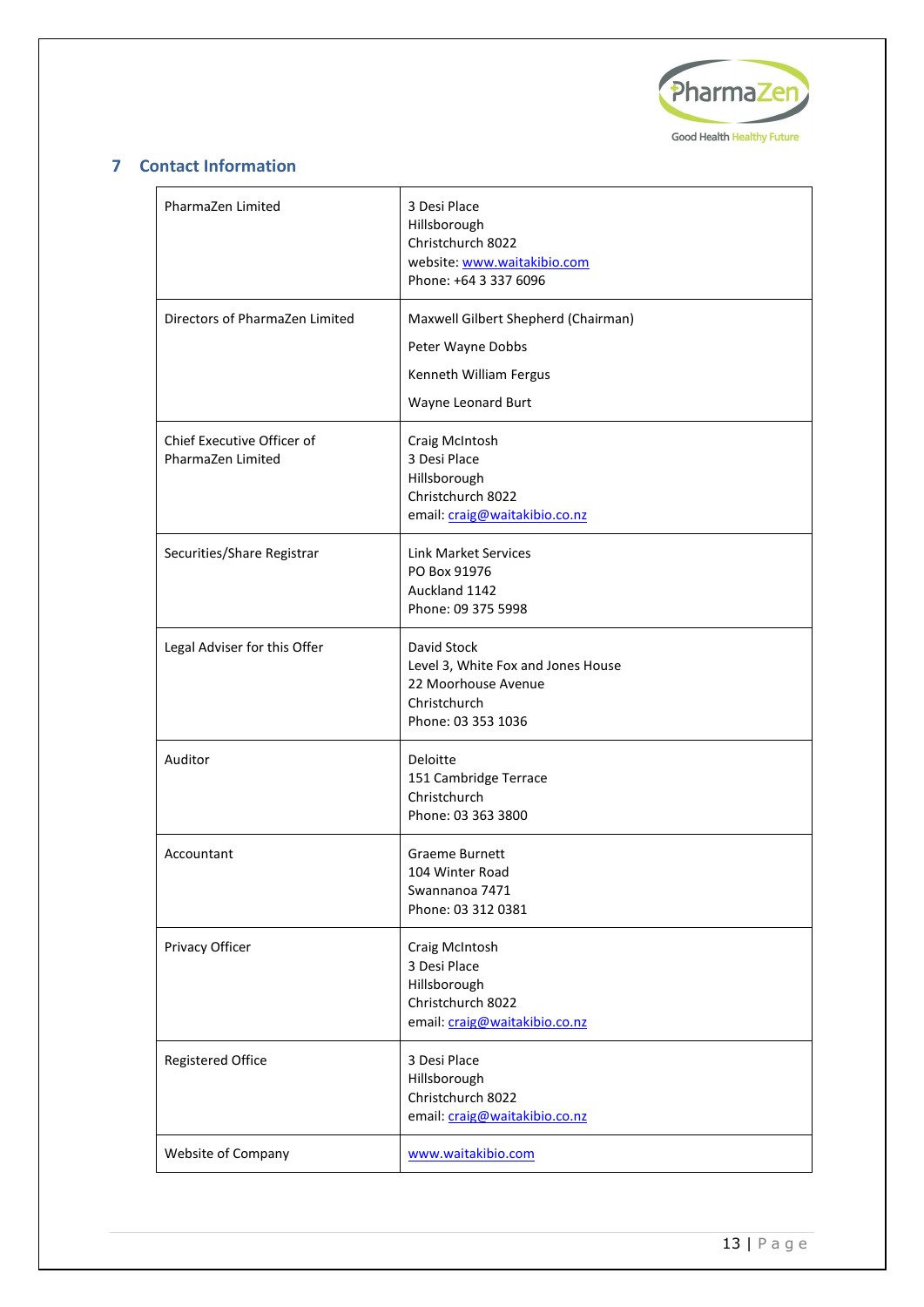

## <span id="page-16-0"></span>**8 Glossary**

| <b>Applicant</b>                                | Means an Eligible Investor whose application for Shares has been received by the<br>Registrar prior to the Closing Date.                                                                                        |
|-------------------------------------------------|-----------------------------------------------------------------------------------------------------------------------------------------------------------------------------------------------------------------|
| <b>Application</b>                              | An application to subscribe for Shares under the Offer.                                                                                                                                                         |
| <b>Application Form</b>                         | The Application Form attached to this Information Memorandum to subscribe for<br>Shares under the Offer.                                                                                                        |
| <b>Application Moneys</b>                       | The moneys payable on application.                                                                                                                                                                              |
| <b>Board or Board of Directors</b>              | The Board of Directors of PharmaZen Limited.                                                                                                                                                                    |
| <b>Business Day</b>                             | A day on which the banks are open for general banking business in Christchurch,<br>New Zealand.                                                                                                                 |
| <b>Certificate</b>                              | Means a Certificate in the form set out in Appendix 1.                                                                                                                                                          |
| <b>Closing Date</b>                             | 4:00 pm on Friday, 8 December 2017.                                                                                                                                                                             |
| <b>Director</b>                                 | A Director of PharmaZen Limited.                                                                                                                                                                                |
| <b>Eligible Investor</b>                        | Means a shareholder of the Company who can provide a Certificate or is otherwise<br>exempt from requiring a product disclosure statement as set out in Schedule 1 to<br>the Financial Markets Conduct Act 2013. |
| <b>Entitlement</b>                              | 1 share for every 2.6 Shares held rounded up to the nearest 1,000 Shares but with<br>a minimum of 8,000 Shares.                                                                                                 |
| <b>FMC Act</b>                                  | Financial Markets Conduct Act 2013.                                                                                                                                                                             |
| <b>FMC Regulations</b>                          | Financial Markets Conduct Regulations 2014.                                                                                                                                                                     |
| Glossary                                        | This glossary of key terms.                                                                                                                                                                                     |
| 'Information Memorandum'<br>or 'Offer Document' | Means this Information Memorandum and all attachments.                                                                                                                                                          |
| <b>Intellectual Property</b>                    | Means all trademarks, patents, processes, know-how and other intellectual<br>property owned by the Company.                                                                                                     |
| <b>Minimum Application</b>                      | 8,000 Shares                                                                                                                                                                                                    |
| NZD or NZ\$ or \$                               | New Zealand Dollar                                                                                                                                                                                              |
| <b>Offer</b>                                    | The offer of Shares under this Offer.                                                                                                                                                                           |
| <b>Offer Price</b>                              | 7 cents per share                                                                                                                                                                                               |
| <b>Ordinary Shares and Shares</b>               | The shares in the Company classified as Ordinary Shares.                                                                                                                                                        |
| <b>PharmaZen Limited</b><br>or the Company      | PharmaZen Limited                                                                                                                                                                                               |
| <b>Shares</b>                                   | Ordinary Shares issued by the Company                                                                                                                                                                           |
| <b>Share Registrar</b>                          | Link Market Services Limited                                                                                                                                                                                    |
| <b>Shortfall Shares</b>                         | As defined on page 1 of this Information Memorandum                                                                                                                                                             |

## **This Information Memorandum is dated 17 November 2017.**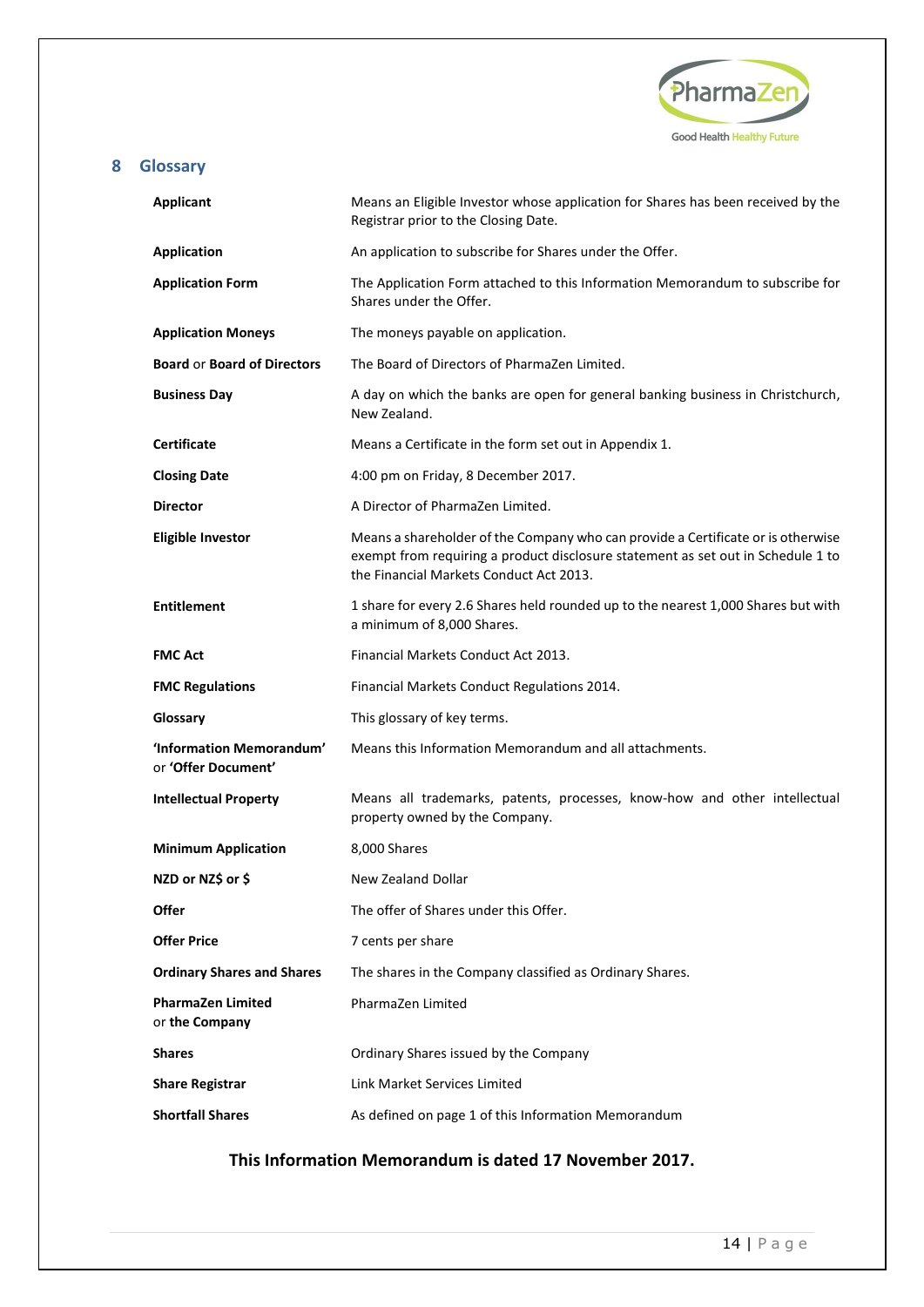

«Reg\_Line\_6»

Shareholder Details Shareholding as at 5:00 pm (NZ time) on «Reg\_Line\_5» 16 November 2017: <**number**>

## **OFFER CLOSES 4:00 pm, 8 December 2017.**

## **APPLICATION FOR SHARES**

Instructions for the completion of this Application Form are enclosed. Please read the **TERMS AND CONDITIONS OF APPLICATION** before completing this form. If you are in any doubt as to how to deal with the Offer, please consult an NZX Primary Market Participant, or your lawyer, accountant or other professional adviser.

#### **Please complete this section and return in the manner set out on the enclosed instructions.**

I/we hereby make application for the number of Ordinary Shares set out below which Shares shall be allotted on the terms and conditions set out in the Information Memorandum of which this Application Form forms part. I/we confirm that the information provided by me/us is correct.



#### **PAYMENT: YOU MAY ONLY CHOOSE ONE OPTION**

#### **Option 1: DIRECT DEBIT**

Direct debits allow PharmaZen Limited or its agent to deduct money from your nominated bank account as payment for your application. If you wish to make payment by this method, please complete your account details below. By signing this Entitlement and Acceptance Form, the signatory agrees that PharmaZen Limited or its agent is authorised to direct debit the bank account below for the total amount payable in accordance with the terms specified in the **TERMS AND CONDITIONS OF APPLICATION.**

| <b>Account Name:</b> |        |                | Name of Bank: |
|----------------------|--------|----------------|---------------|
|                      |        |                |               |
| Bank                 | Branch | Account number | Suffix        |

#### **Option 2: CHEQUE**

Please attach your cheque for the total amount payable. Your cheque must be for immediate value drawn on a New Zealand bank, or bank draft in New Zealand currency, made out to "PharmaZen Limited Offer". Cheques should be crossed 'Not Transferable'. **Post-dated** cheques will not be accepted. If your cheque dishonours, your application will be rejected.

#### **SIGNATURE**

*Please read the APPLICATION TERMS AND INSTRUCTIONS on the back of this form before completing (All holders as named in the top part of this form must sign).*

| Date   | 2017 | Mobile number: |                                                                                                                                                                                     |
|--------|------|----------------|-------------------------------------------------------------------------------------------------------------------------------------------------------------------------------------|
| Email: |      |                |                                                                                                                                                                                     |
|        |      |                | THIS FORM, TOGETHER WITH THE TOTAL AMOUNT PAYABLE ON APPLICATION, MUST BE RETURNED SO AS TO BE<br>RECEIVED BY LINK MARKET SERVICES LIMITED NOT LATER THAN 4:00 pm, 8 DECEMBER 2017. |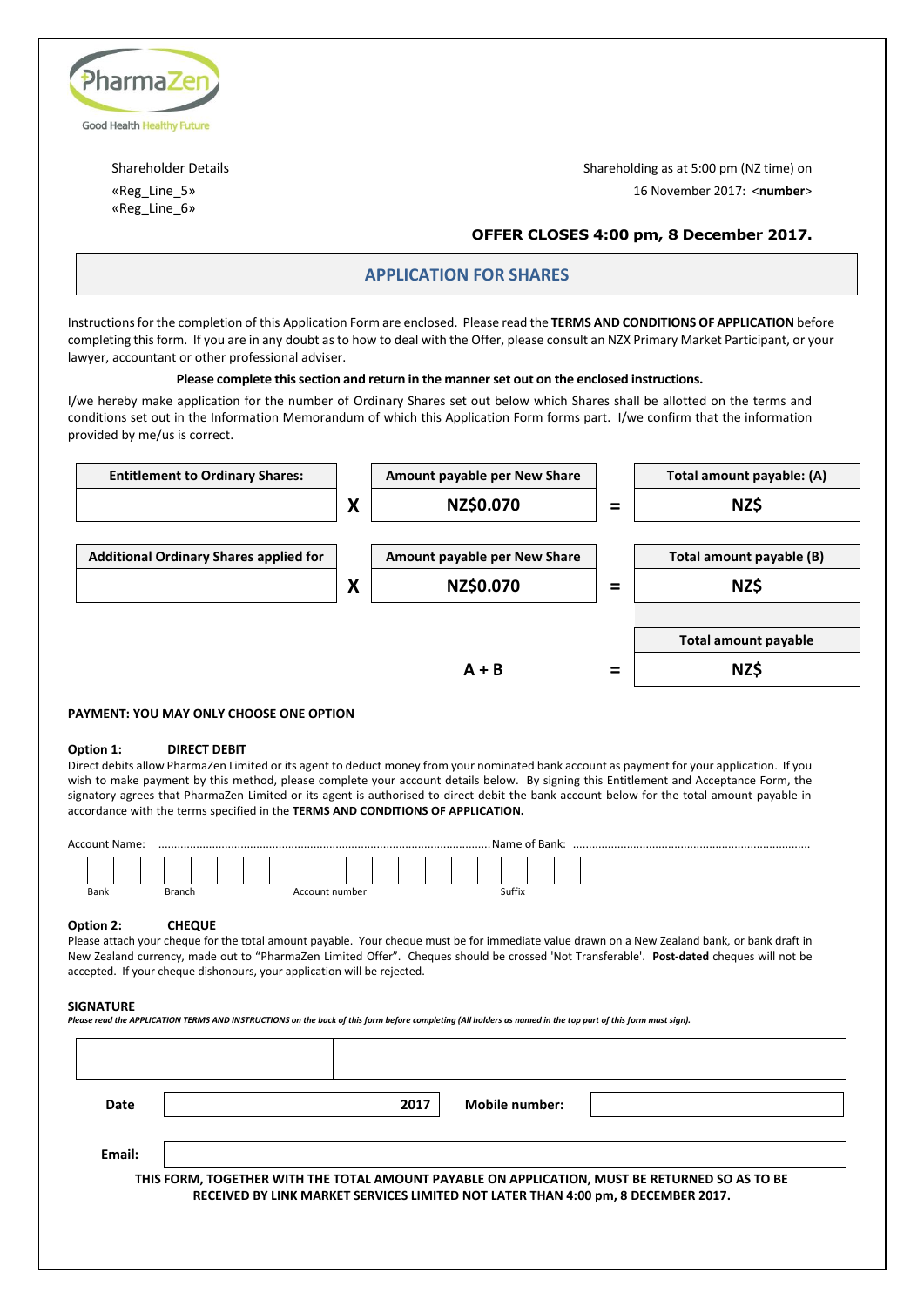#### **TERMS AND CONDITIONS OF APPLICATION**

- 1.1 By signing this Application Form the Applicant:
	- offers to subscribe for Shares on the terms and conditions set out in the Information Memorandum dated Friday, 17 November 2017, this Application Form and the application instructions in respect of the Application Form;
	- acknowledges that this form was distributed with the Information Memorandum;
	- acknowledges that he/she/it has read and understood the Information Memorandum;
	- agrees to be bound by the Constitution:
	- provides the Certificate under the Financial Markets Conduct Act 2013.
- 1.2 Applicants must pay the total amount payable for their Shares at the same time as submitting their Application Form and Certificate.
- 1.3 An application cannot be withdrawn or revoked.
- 1.4 The Company reserves the right to decline any application, in whole or in part, without giving any reason. Unless otherwise expressly agreed to by the Company in its absolute discretion, Application Forms received after the Closing Time will not be accepted.
- 1.5 Applicants must confirm with the application instructions in the section of the Information Memorandum entitled 'Application Instructions'.
- 1.6 Joint applications must be signed by all Applicants. Only the address provided on the Application Form will be recorded on the register for Shares and all notices and communications will be sent to that address.
- 1.7 If the Application Form is signed by an attorney or an agent, the relevant non-revocation form below must be completed.

Terms defined in the Information Memorandum have the same meaning in this Application Form. This Application Form, the offer of Shares by the Company and any contract arising out of its acceptance is governed by New Zealand Law.

#### **APPLICATION INSTRUCTIONS**

#### 1 **Complete Details.**

- Insert your title, full name(s), address and telephone numbers.
- Applications must be in the name(s) of natural persons, companies or other legal entities.
- Applications by a minor, trust, fund, estate, business, firm or partnership, club or other unincorporated body cannot be accepted unless they are made in the individual name(s) of the person(s) who is (are) the legal guardian(s), trustee(s), proprietor(s), partner(s) or office bearer(s) (as appropriate).

#### 2 **Signing.**

- Read the Application Form carefully and sign (and date) the form.
- The form must be signed by the Applicant(s) personally, or by two directors of the Company (or one director if there is only one director), or (in either case) by an attorney.
- If the Application Form is signed by an attorney, an original or certified copy of the relevant Power of Attorney must be lodged with the Application Form (originals will be returned). The attorney must complete the certificate of non-revocation below.

#### 3 **Checklist for Applicants**

Before making an application for Shares every Applicant should:

- Check you have signed the Certificate and have this certified by an independent authorised financial adviser, solicitor or qualified statutory accountant.
- If not providing a Certificate state why the Applicant is exempt under Schedule 1 of the Financial Markets Conduct Act 2013.

#### 4 **Closing Date**

The closing date for the offer is 4.00 pm Friday, 8 December 2017, or such extended date as determined by the Company.

| Mail                               | Place this completed Form (together with the appropriate payment) in the reply paid<br>envelope provided and mail to Link Market Services, PO Box 91976, Victoria Street<br>West, Auckland 1142 |
|------------------------------------|-------------------------------------------------------------------------------------------------------------------------------------------------------------------------------------------------|
| <b>Deliver</b>                     | Link Market Services, Level 11, Deloitte Centre, 80 Queen Street, Auckland                                                                                                                      |
| Fax (Direct debit payments only)   | +64 9 375 5990                                                                                                                                                                                  |
| Email (Direct debit payments only) | applications@linkmarketservices.co.nz<br>Please use "PEB Entitlement Offer" as the email subject                                                                                                |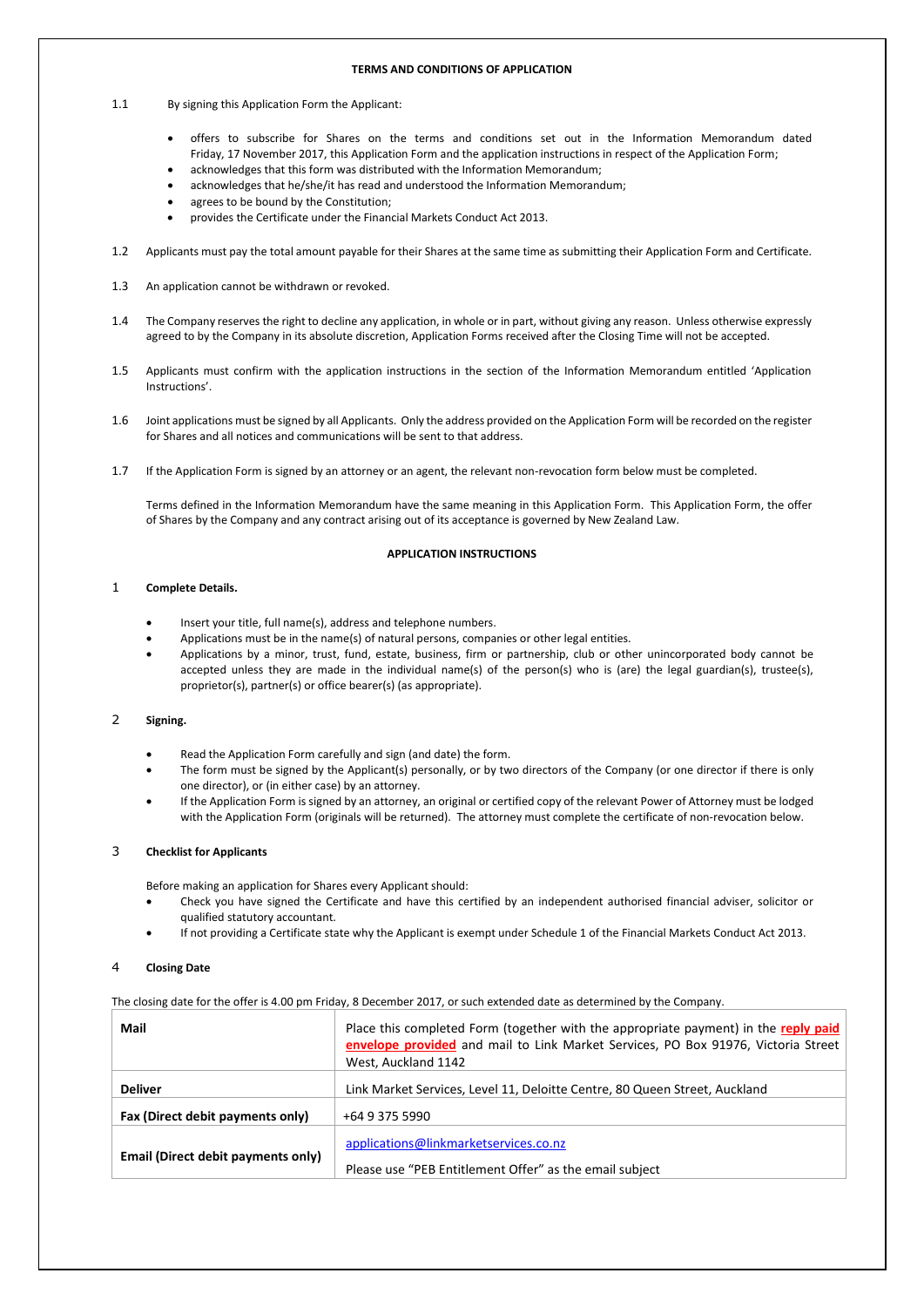## **CERTIFICATE OF NON-REVOCATION OF POWER OF ATTORNEY**

(Complete this section if you are acting on behalf of someone for whom you have a Power of Attorney)

|                                                             | оf |                                                                 |
|-------------------------------------------------------------|----|-----------------------------------------------------------------|
| (Name of Attorney)                                          |    | (Address and Occupation of Attorney)                            |
| hereby certify that by Power of Attorney dated:             |    |                                                                 |
|                                                             |    | (Date of Power of Attorney)                                     |
|                                                             | оf |                                                                 |
| (Name of Person for whom Attorney is signing) ("The Donor") |    | (Address and Occupation of Person for whom Attorney is signing) |

Appointed me his/her/its attorney on the terms and conditions set out in that Power of Attorney.

- I have completed and executed this application for Shares as attorney under that Power of Attorney and pursuant to the powers thereby conferred upon me.
- At the date of this certificate, I have not received any notice or information of the revocation of that Power of Attorney, whether by the death or dissolution of the Donor or otherwise.

SIGNATURE OF ATTORNEY

Signed at this this this this this day of 2017

(*City/Town where signed)* (*Day of Month)* (*Month)*

\_\_\_\_\_\_\_\_\_\_\_\_\_\_\_\_\_\_\_\_\_\_\_\_\_\_\_\_\_\_\_\_\_\_\_\_\_\_\_\_\_\_\_\_\_\_\_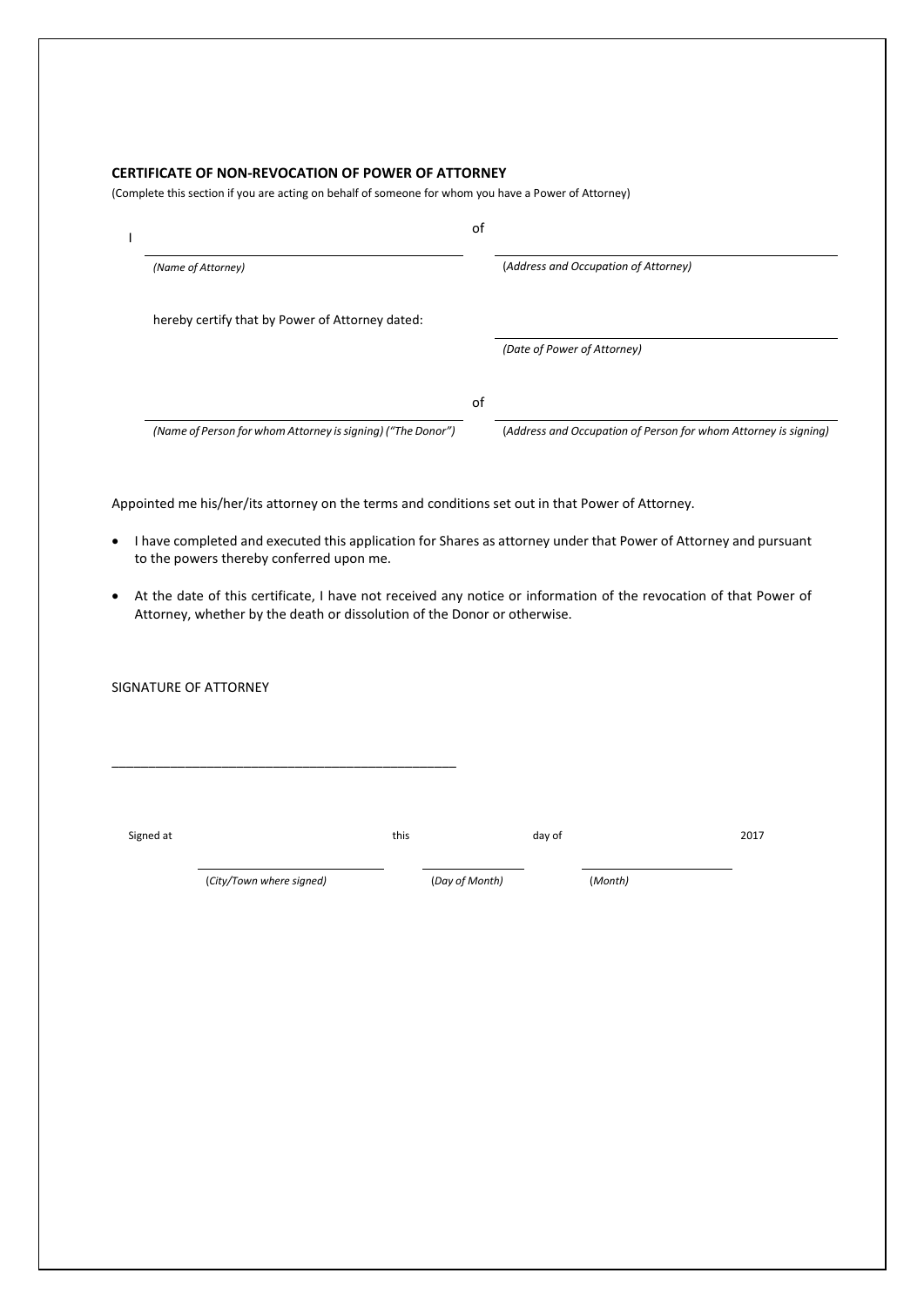

## **PHARMAZEN LIMITED (***the Company***)**

## **APPENDIX 1: CERTIFICATE UNDER SCHEDULE 1 OF FINANCIAL MARKETS CONDUCT ACT 2013 (***FMCA***) FOR ELIGIBLE INVESTOR**

#### **WARNING**

The law normally requires people who offer financial products to give information to investors before they invest. This information is designed to help investors make an informed decision.

If you give this Certificate, the usual rules do not apply to offers of financial products made to you. As a result, you may not receive a complete and balanced set of information. You will also have fewer other legal protections for these investments.

Make sure you understand these consequences.

Ask questions, read all documents carefully and seek independent financial advice before committing yourself.

#### **Offence**

It is an offence to give a Certificate knowing that it is false or misleading in a material particular. The offence has a penalty of a fine not exceeding \$50,000.

#### **Background**

- A Ordinary Shares are being offered for Application on the terms and conditions set out in the Information Memorandum prepared by the Company and dated Friday, 17 November 2017, (*the Ordinary Shares*).
- B Applications will only be accepted by the Company for Ordinary Shares if the Applicants have provided this form signed by the Applicants for the Ordinary Shares and certified by an independent authorised financial adviser, qualified statutory accountant or solicitor (see Note 1).
- C The Company has referred potential Applicants to the information contained in the Information Memorandum and to the further information on the website of the Company (*the Information*).
- D The Investor having considered the Information has agreed to apply for the Ordinary Shares in the Company as set out in the Information Memorandum.
- E The Investor is required to provide a Certificate required under Schedule 1 of the FMCA that the Investor has previous experience in acquiring or disposing of financial products that allows the Investor to assess:
	- (a) the merits of the transaction, including assessing the value and risks of the shares for which an application is made by the Investor;
	- (b) the Investor's own information needs in relation to the proposed investment and the proposed transaction;
	- (c) the adequacy of the information provided to the Investor in the Information.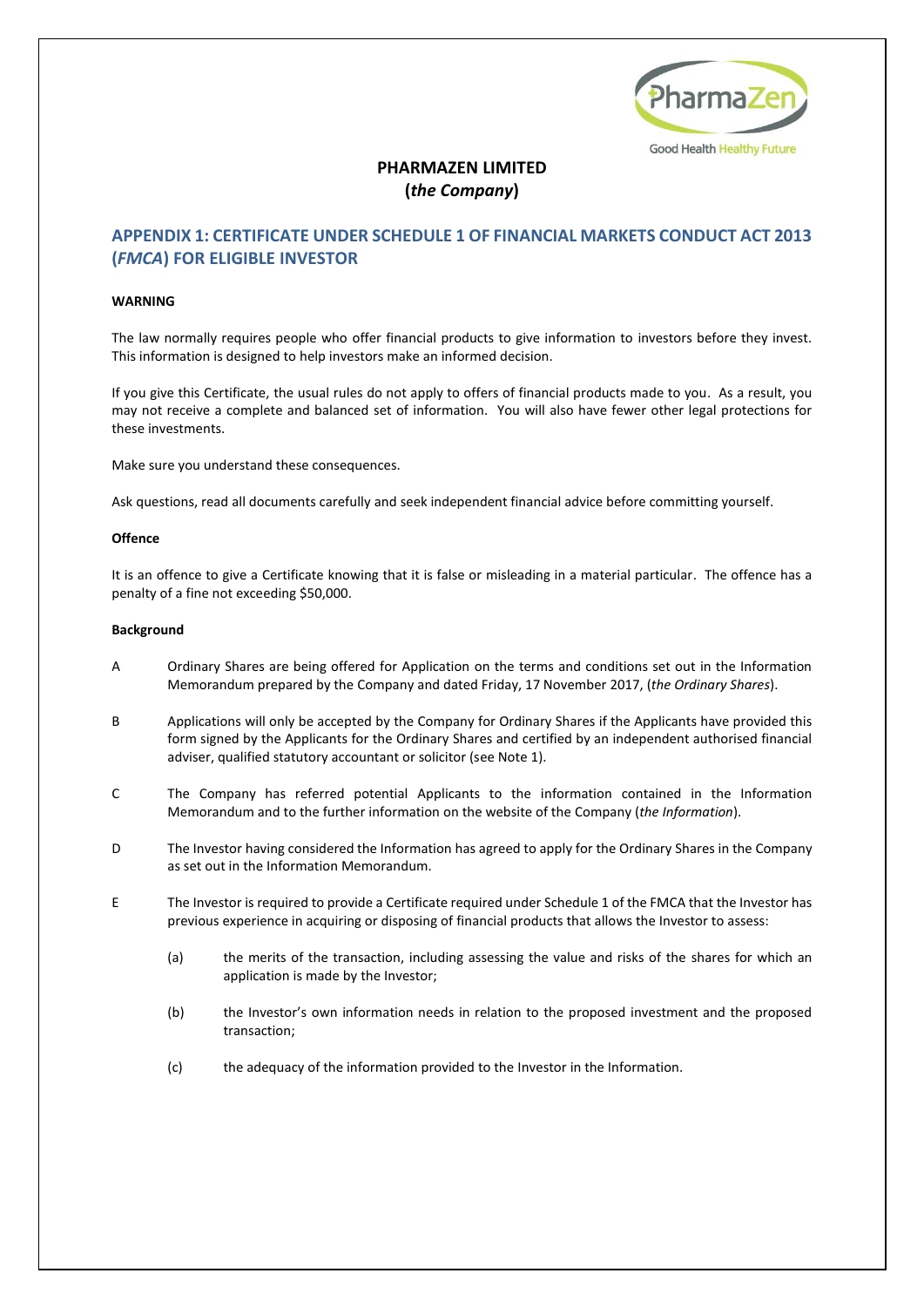

## **CERTIFICATE BY INVESTOR**

The undersigned Investor(s) (*the Investors*), hereby certify as required by clause 41(2) of the First Schedule to the FMCA that the Investor(s):

- (a) has/have previous experience in acquiring or disposing of financial products; and
- (b) has/have the ability to assess:
	- (i) the merits of the transaction, including assessing the value and risks of the Ordinary Shares which will be issued to the Investors;
	- (ii) the Investors own information needs in relation to the proposed offer of Ordinary Shares by the Company;
	- (iii) the adequacy of the information provided to the Investors under the Information.

The experience of the Investor(s) is set out in the schedule to this Certificate.

I understand the consequences of certifying myself as an '*Eligible Investor'* for the purposes of clause 3(3) and clause 41 of Schedule 1 of the FMCA.

The grounds and reasons why I/we can sign this Certificate are:

............................................................................................................................................................................................ ............................................................................................................................................................................................

........................................................................................ .......................................................................................

........................................................................................ .......................................................................................

Dated:.............................................................................

Signed by proposed Investor(s):

Name of proposed Investor(s):